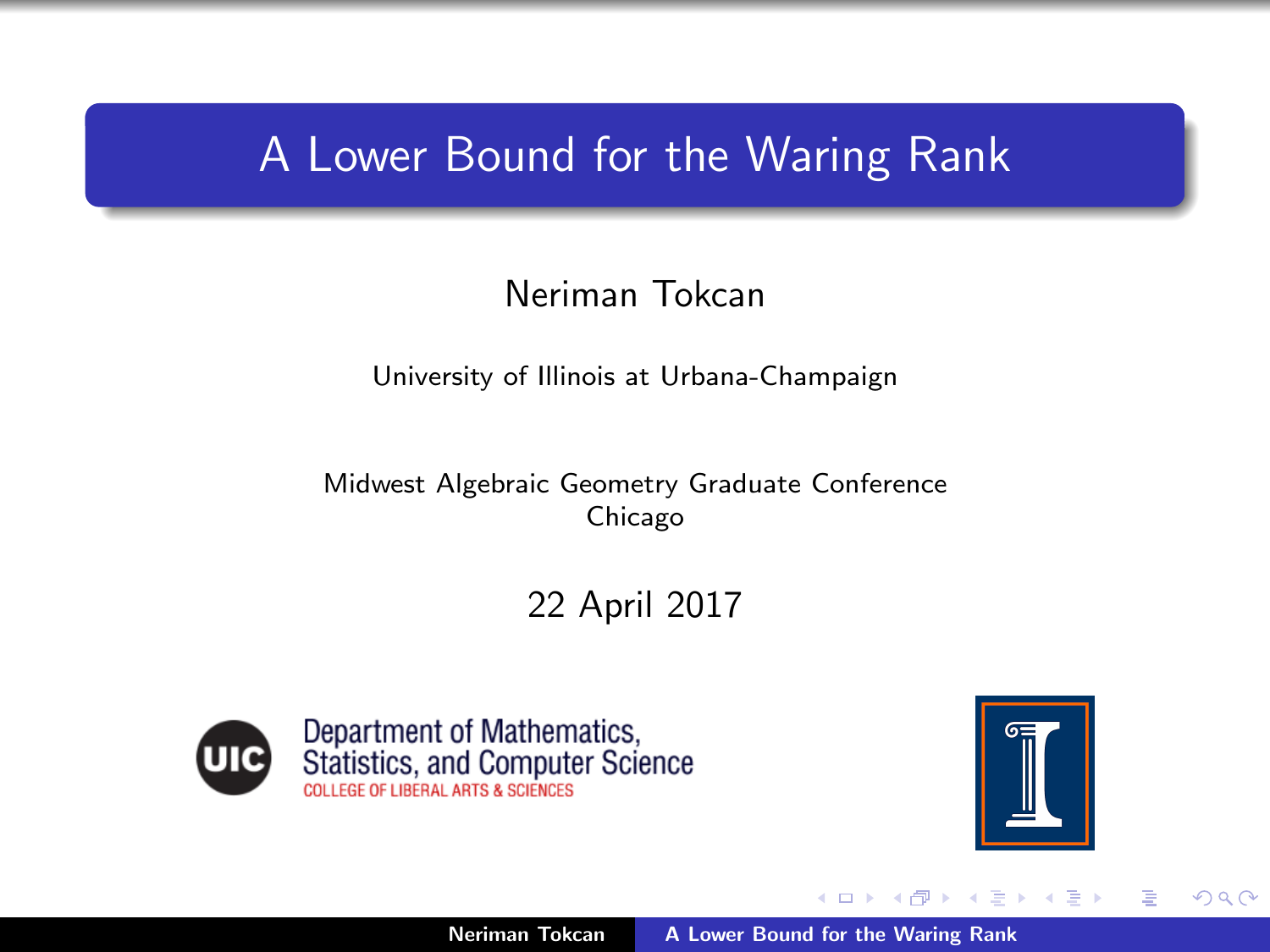## Main sources

- [BS] G. Blekherman, R. Sinn, *Real rank with respect to varities*, *Linear Algebra and its Applications*, 505 (2016): 344-360.
- [Re1] B. Reznick, *On the length of binary forms*, *Quadratic and higher degree forms*. Springer New York, 2013. 207-232.
- <span id="page-1-2"></span><span id="page-1-1"></span>[RT] B. Reznick and N. Tokcan, *Binary forms with three different relative ranks*, to appear in *Proceedings of the American Mathematical Society.*
- <span id="page-1-0"></span>[NT] N. Tokcan, *On the Waring rank of binary forms*, to appear in *Linear Algebra and its applications*.
- Sylvester James Joseph Sylvester (1814–1897) made fundamental contributions to matrix theory, invariant theory, number theory, partition theory, and combinatorics. His works were republished in the 20th century (*The Collected Mathematical Papers of James Joseph Sylvester*, *Cambridge University Press*, 1904-12). メ 御 メ メ ヨ メ ス ヨ メ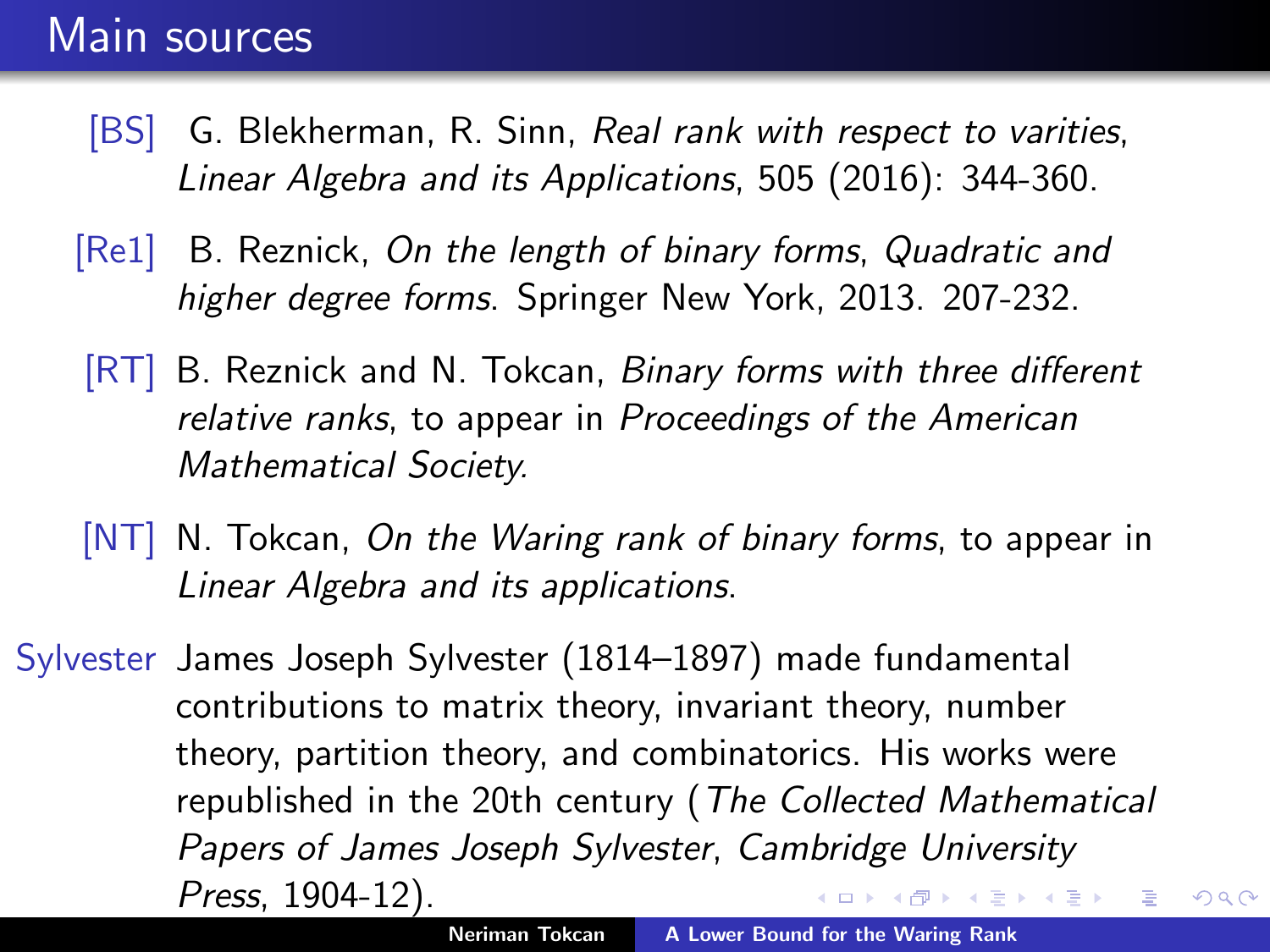Assume that *f* is a nonzero binary form of degree *d* with coefficients in a field  $K \subseteq \mathbb{C}$ . The *K*-rank of *f*,  $L_K(f)$ , is the smallest *r* for which there exist  $\lambda_i, \alpha_i, \beta_i \in K$  such that

$$
f(x,y) = \sum_{i=1}^{r} \lambda_i (\alpha_i x + \beta_i y)^d.
$$
 (1)

In case  $K = \mathbb{C}$ , the K-rank is commonly called the *Waring rank*, and for  $K = \mathbb{R}$ , it is called the *real Waring rank*.

Let  $E_f$  denote the field generated by the coefficients of  $f$  over  $\mathbb{Q}$ ;  $L_K(f)$  is defined for the fields satisfying  $E_f \subseteq K \subseteq \mathbb{C}$ .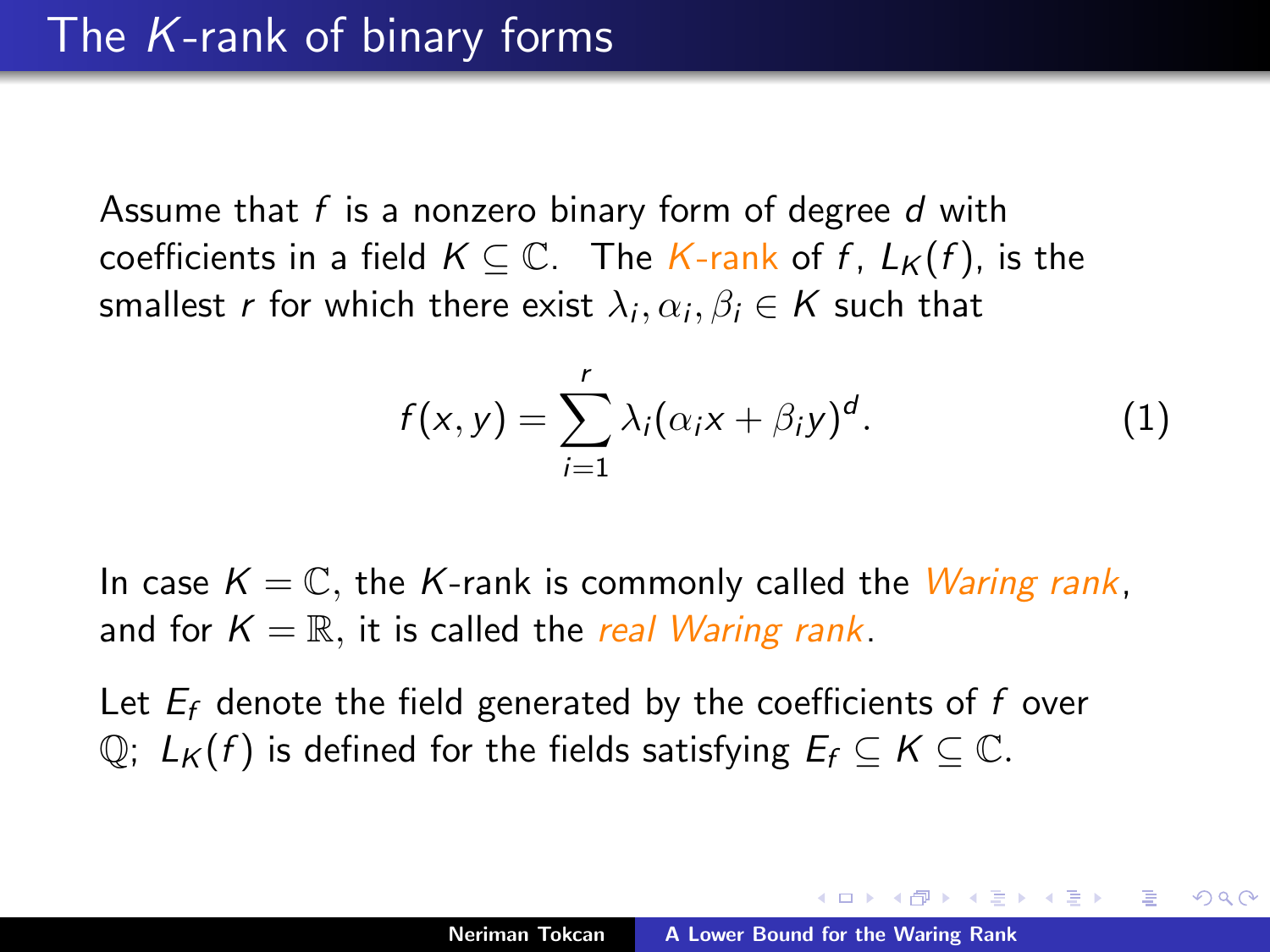# Minimal representation of a binary form

- A representation such as [\(1\)](#page-1-1) is called *K*-minimal if  $r = L_K(f)$ .
	- <sup>1</sup> Two linear forms are *distinct* if they (or their *d*-th powers) are not proportional.
	- <sup>2</sup> A representation is *honest* if the summands are pairwise distinct.
	- **3** Two honest representations are *different* if the ordered sets of summands are not rearrangements of each other.
	- $\bullet$  We do not distinguish between  $\ell^d$  and  $(\zeta_d^k \ell)^d$  when  $\zeta_d = e^{\frac{2\pi i}{d}}.$

 $\epsilon = 1$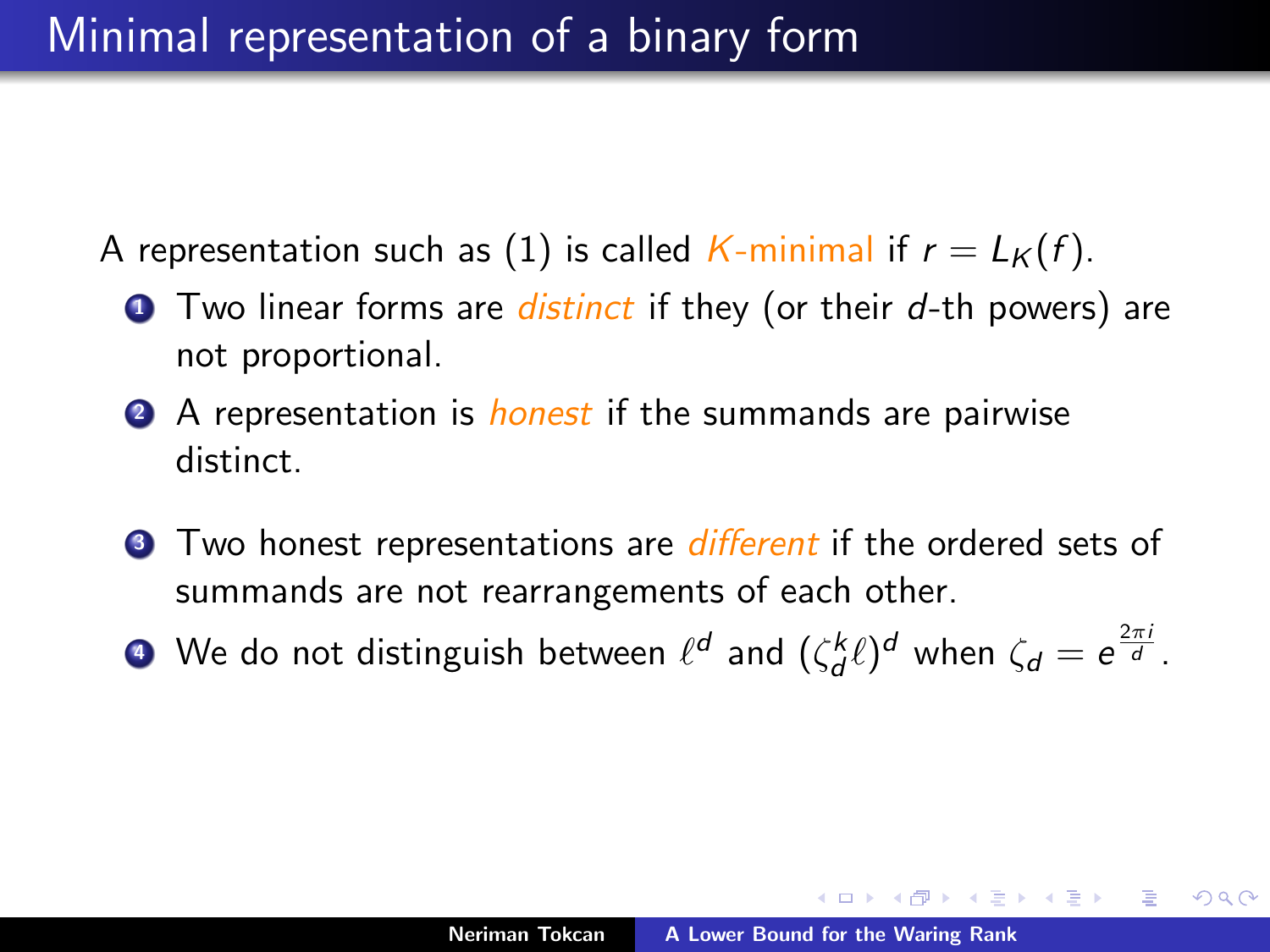The computation of C-rank is a huge and active subject, and challenging when  $d \geq 3$ . There are many open questions even for small  $n, d > 3$ .

- $\bullet$  In 1995, Alexander and Hirschowitz proved that the  $\mathbb C$ -rank of a general form of degree *d* in *n* variables  $(n, d \ge 3)$  is  $\lceil$ <sub>1</sub>  $\frac{1}{n}$  $\binom{n+d-1}{n-1}$  $n-1$  $\sqrt{ }$ . Four exceptions are known since the 19-th century (*n, d*) = (3*,* 5)*,*(4*,* 3)*,*(4*,* 4)*,*(4*,* 5), where the rank is one more.
- In 1851, Sylvester explained how to compute  $L_{\mathbb{C}}(f)$  for  $n = 2$ .

→ (御)→ → 君 → → 君 → →

つくい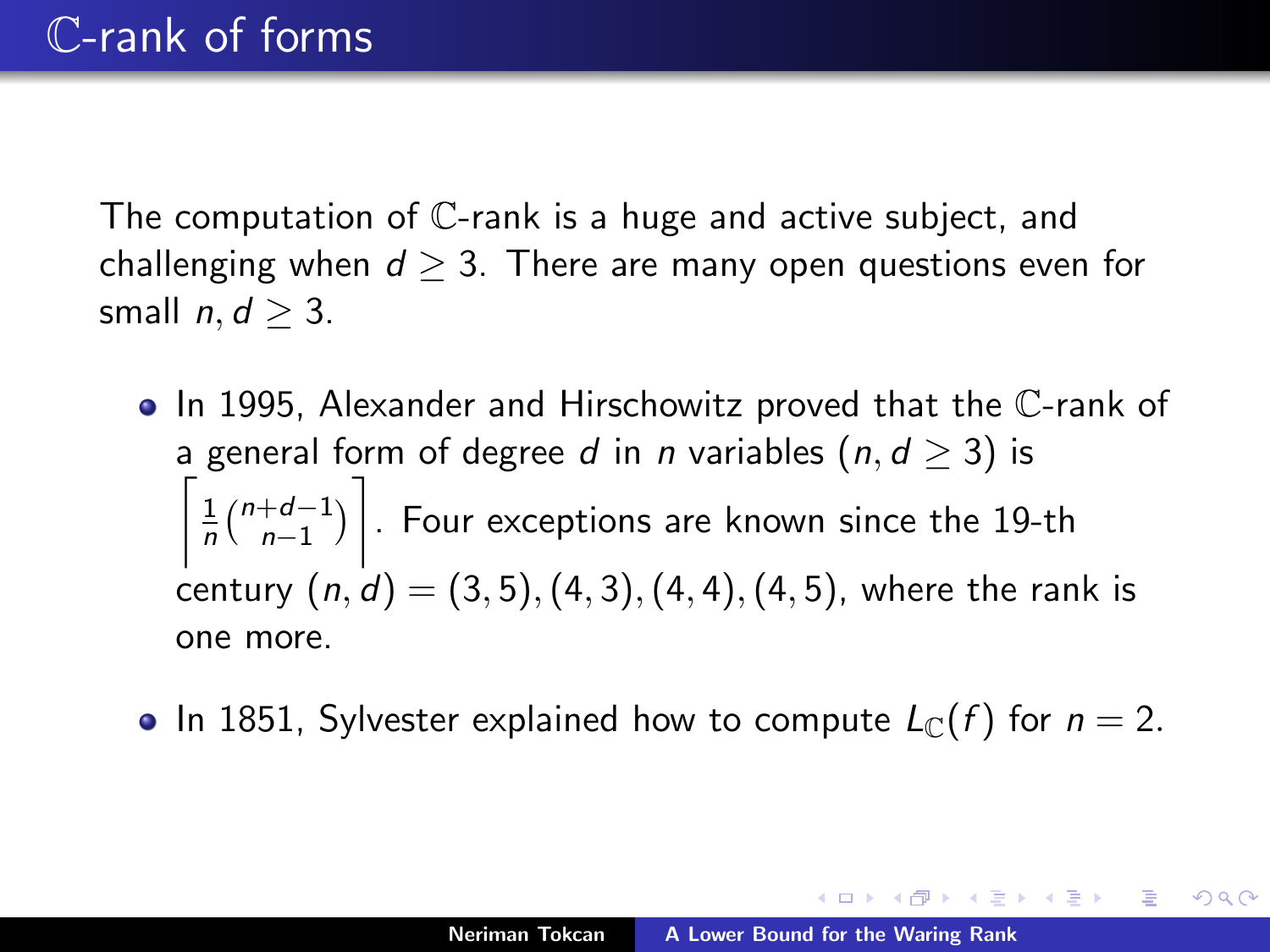We identify  $\mathbb{P}^d$  with the space  $\mathbb{C}[x, y]_d$  of binary forms of degree *d* by associating the form

$$
\sum_{i=1}^d \binom{d}{i} a_i x^{d-i} y^i
$$

to the point  $(a_0 : a_1 : \ldots : a_d) \in \mathbb{P}^d$ . In this identification, the rational normal curve in  $\mathbb{P}^d$  is sent to the set of powers of linear forms since  $v_d(s : t) = (s^d : s^{d-1}t : \ldots : t^d)$  is identified with the binary form  $(sx + ty)^d$ .

The generic rank of binary forms of degree *d* is the smallest *s* such that  $\sigma_s\left(v_d(\mathbb{P}^1)\right) = \mathbb{P}^d$  which is  $\lceil \frac{d+1}{2} \rceil$ .

御き メミメ メミメー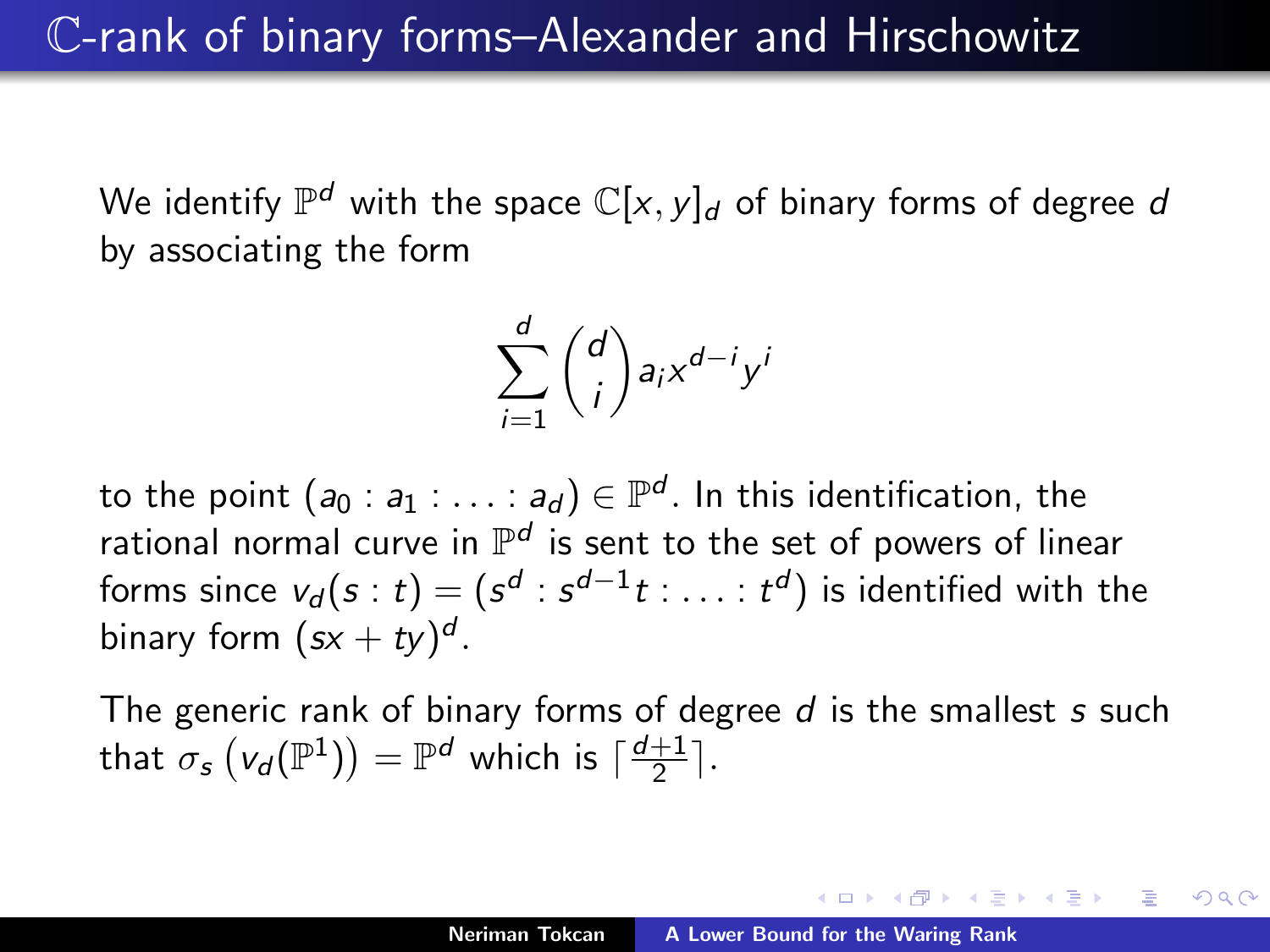• The following relation is immediate:

$$
K_1 \subseteq K_2 \Longrightarrow L_{K_1}(f) \geq L_{K_2}(f). \tag{2}
$$

• If *g* is obtained from *f* by an invertible linear change of variables over *K*, then  $L_K(f) = L_K(g)$ .

 $2Q$ 

4. E. K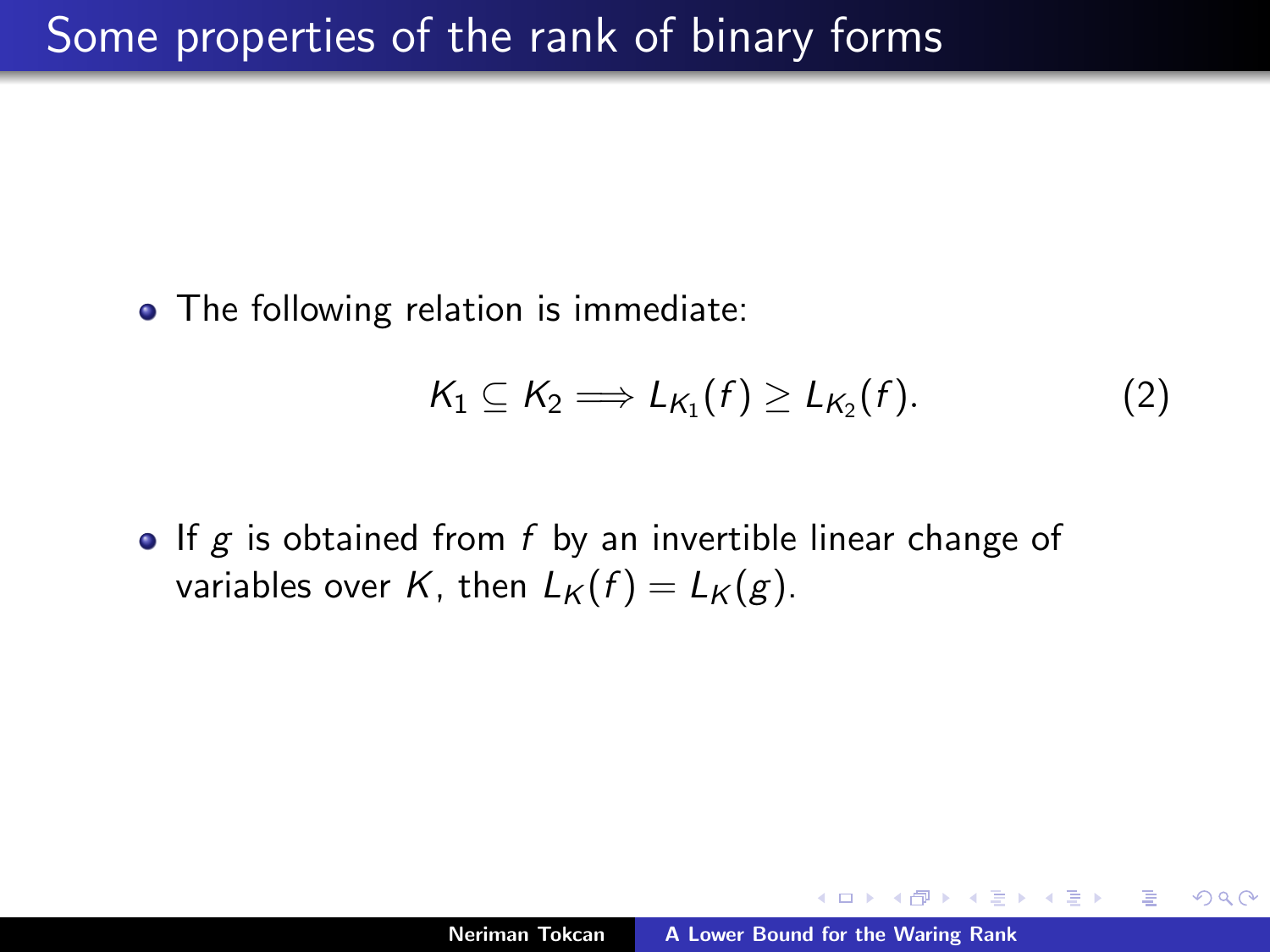Suppose 
$$
p(x, y) = \sum_{i=1}^{d} a_i x^{d-i} y^i \in H_d(\mathbb{C}^2)
$$
. The differential operator associated to  $p$  is given by

$$
p(D) = \sum_{i=1}^d a_i \frac{\partial^d}{\partial x^{d-i} \partial y^i}.
$$

The *apolar ideal* of *p*, which is denoted by  $p^{\perp}$ , is the set of all binary forms whose differential operator kills p, that is,

$$
p^{\perp}=\{h\in H(\mathbb{C}^2)\mid h(D)p=0\}.
$$

K 御 と K 唐 と K 唐 と…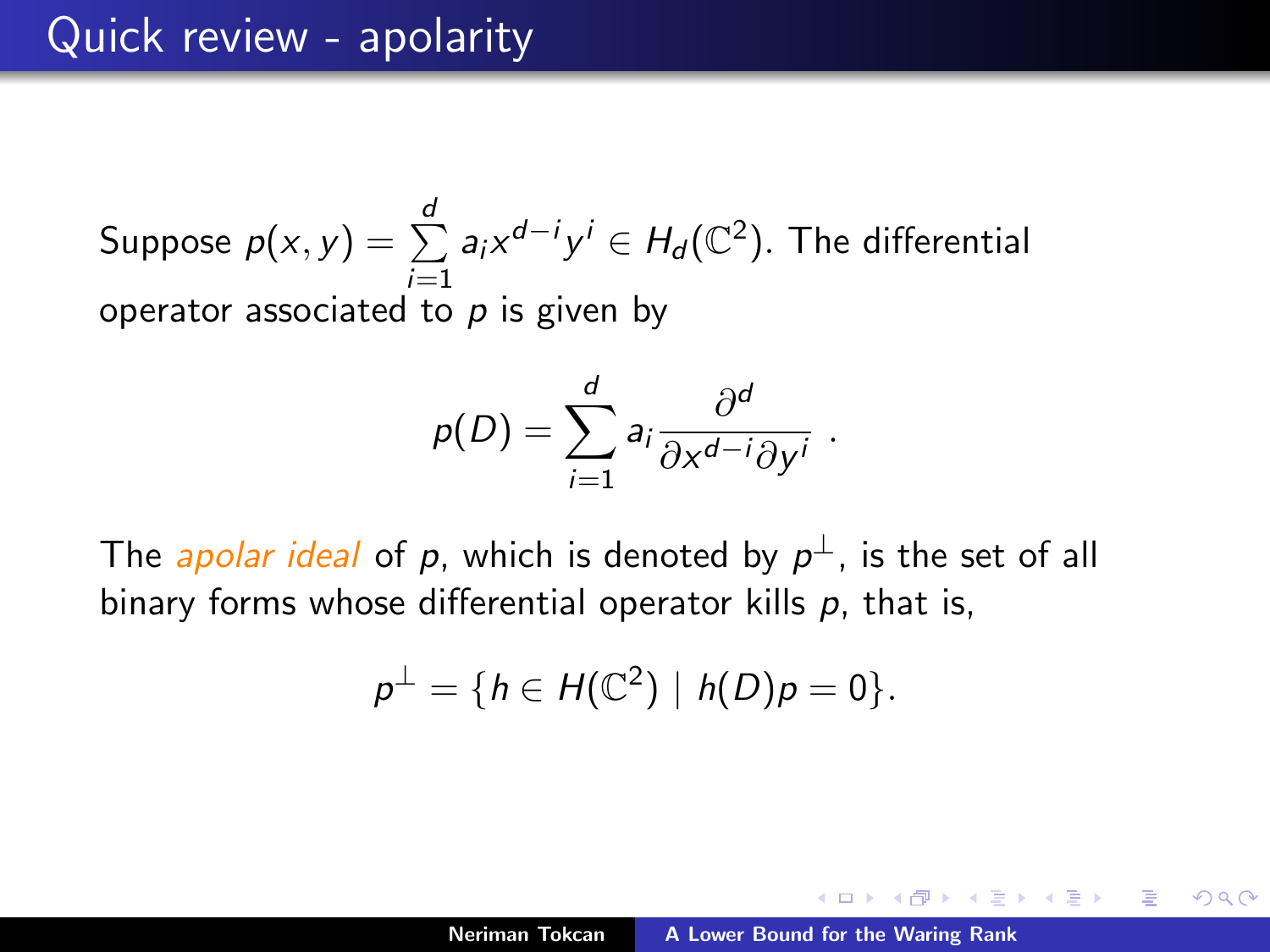The following are some basic properties of apolarity.

• Since 
$$
\frac{\partial}{\partial x_k}
$$
 and  $\frac{\partial}{\partial x_l}$  commute, then  
\n $(pq)(D) = p(D)q(D) = q(D)p(D)$  for any forms.

- If *h* is apolar to  $p$ ,  $h(D)p = 0$ , then any polynomial multiple of *h* is also apolar to *p.*
- $\bullet$  If  $deg(h) > deg(p)$ , then  $h(D)p = 0$ .

 $2Q$ 

④ 重 B 一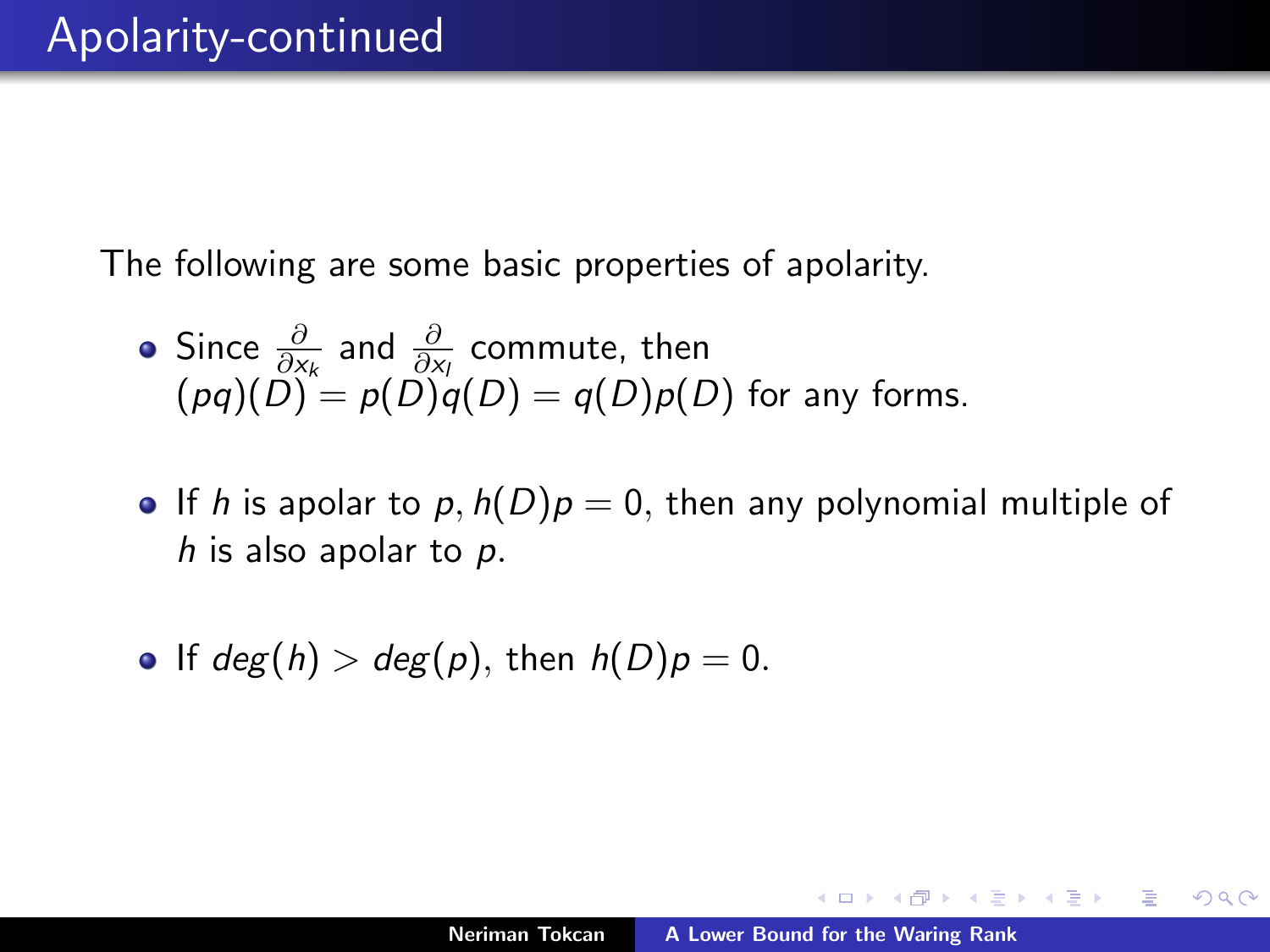It is well known that any bivariate apolar ideal is a complete intersection.

#### Theorem

*Let*  $p(x, y) \in H_d(\mathbb{C}^n)$ . Then  $p^{\perp}$  *is a complete intersection ideal over*  $\mathbb{C}$ , *i.e.*  $p^{\perp} = \langle f, g \rangle$  *such that deg*(*f*) + *deg*(*g*) = *d* + 2 *and*  $Z_{\mathbb{C}}(f, g) = \{(0, 0)\}\$ . Also, any two such binary forms f, g generate *an ideal*  $p^{\perp}$  *for a binary form p of degree deg*(*f*) +  $deg(g) - 2$ .

#### Example

Let *n*, *m* be positive integers. Then  $(x^n y^m)^{\perp} = (x^{n+1}, y^{m+1})$ ,  $(x^n - y^n)^{\perp} = \langle xy, x^n + y^n \rangle$  and  $((x + y)^n)^{\perp} = \langle x - y, y^{n+1} \rangle$ .

K ロ ⊁ K 御 ≯ K 君 ⊁ K 君 ≯ … 君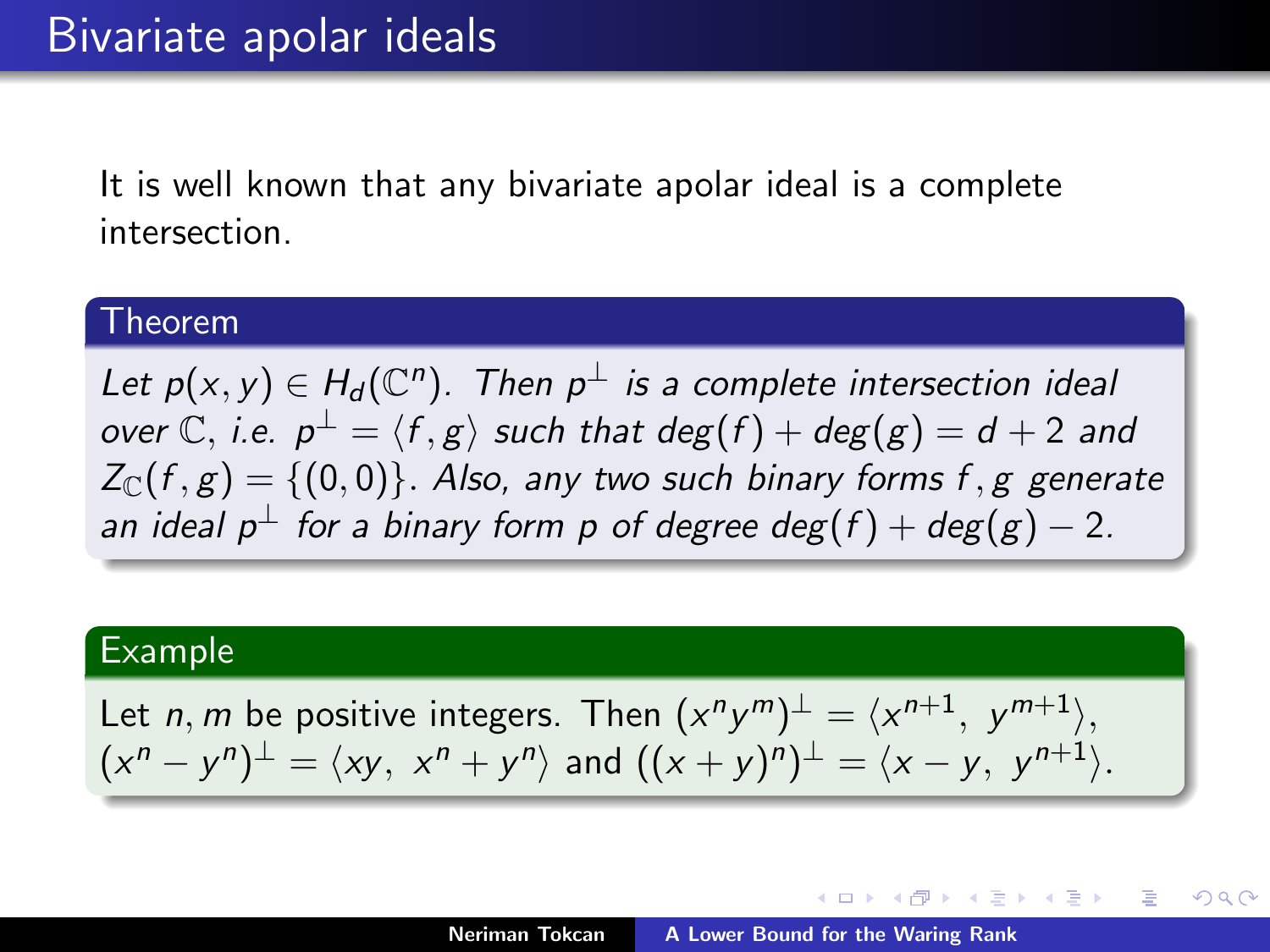# Sylvester's 1851 Theorem

#### Theorem (Sylvester, Re1)

*Suppose*

$$
f(x,y) = \sum_{j=0}^d \binom{d}{j} b_j x^{d-j} y^j \in K[x,y].
$$
 (3)

*and suppose*  $r \le d$ *,*  $\alpha_j$ *,*  $\beta_j \in K$  *and* 

$$
h(x,y) = \sum_{t=0}^{r} c_t x^{r-t} y^t = \prod_{j=1}^{r} (-\beta_j x + \alpha_j y)
$$
 (4)

*is a product of pairwise distinct linear factors. Then there exist*  $\lambda_i \in K$  so that

$$
f(x,y) = \sum_{j=1}^{r} \lambda_j (\alpha_j x + \beta_j y)^d
$$
 (5)

29 G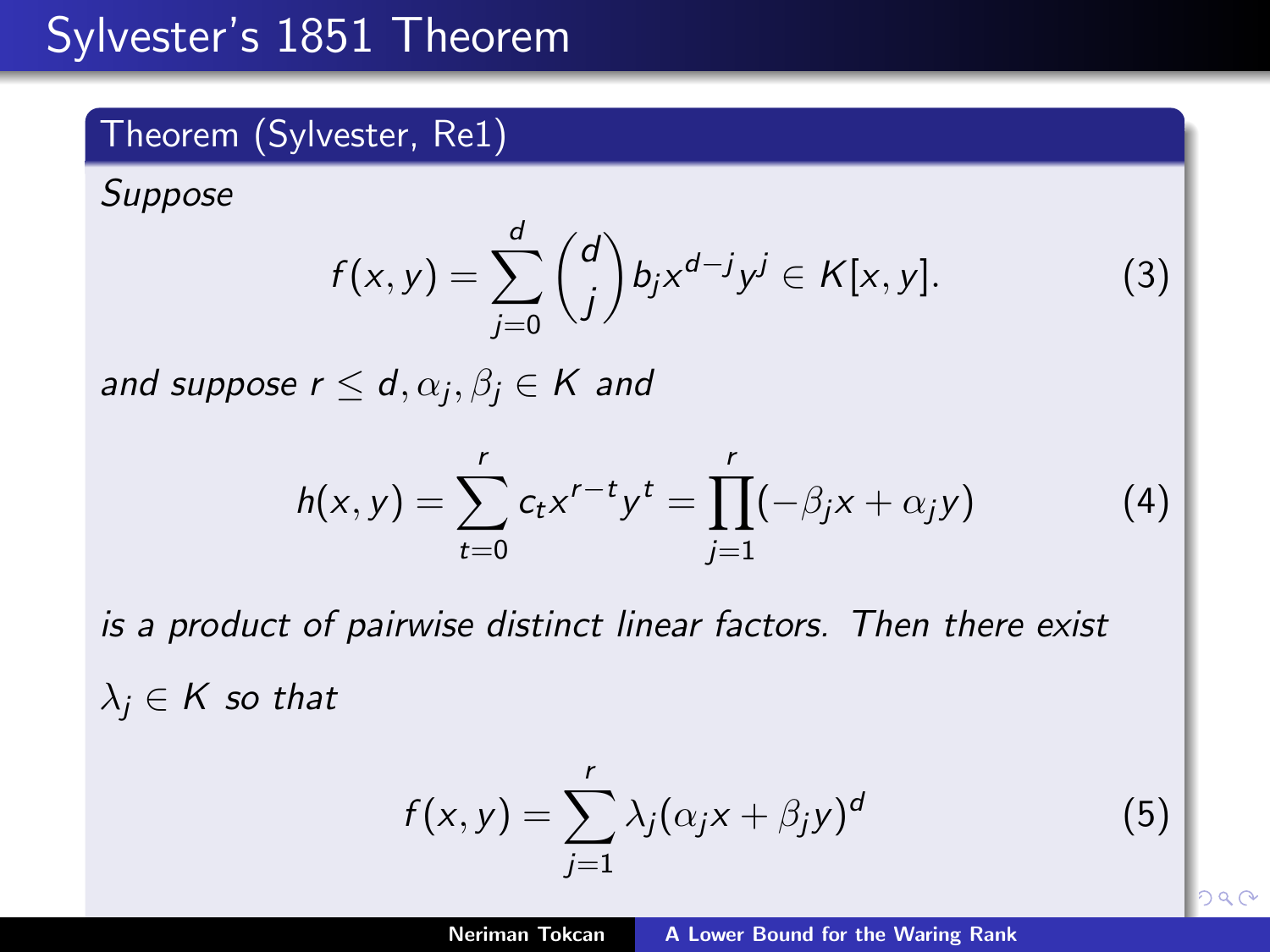## Sylvester's Theorem

#### if and only if

$$
\begin{pmatrix} b_0 & b_1 & \cdots & b_r \\ b_1 & b_2 & \cdots & b_{r+1} \\ \vdots & \vdots & \ddots & \vdots \\ b_{d-r} & b_{d-r+1} & \cdots & b_d \end{pmatrix} \begin{pmatrix} c_0 \\ c_1 \\ \vdots \\ c_r \end{pmatrix} = \begin{pmatrix} 0 \\ 0 \\ \vdots \\ 0 \end{pmatrix}; \quad (6)
$$

that is, if and only if

$$
h(D)f=0.\t\t(7)
$$

AT H **A** B K ∢ 重 ≯

扂

 $2Q$ 

The  $(d - r + 1) \times (r + 1)$  Hankel matrix in [\(6\)](#page-1-2) will be denoted by *Hr*(*p*)*.*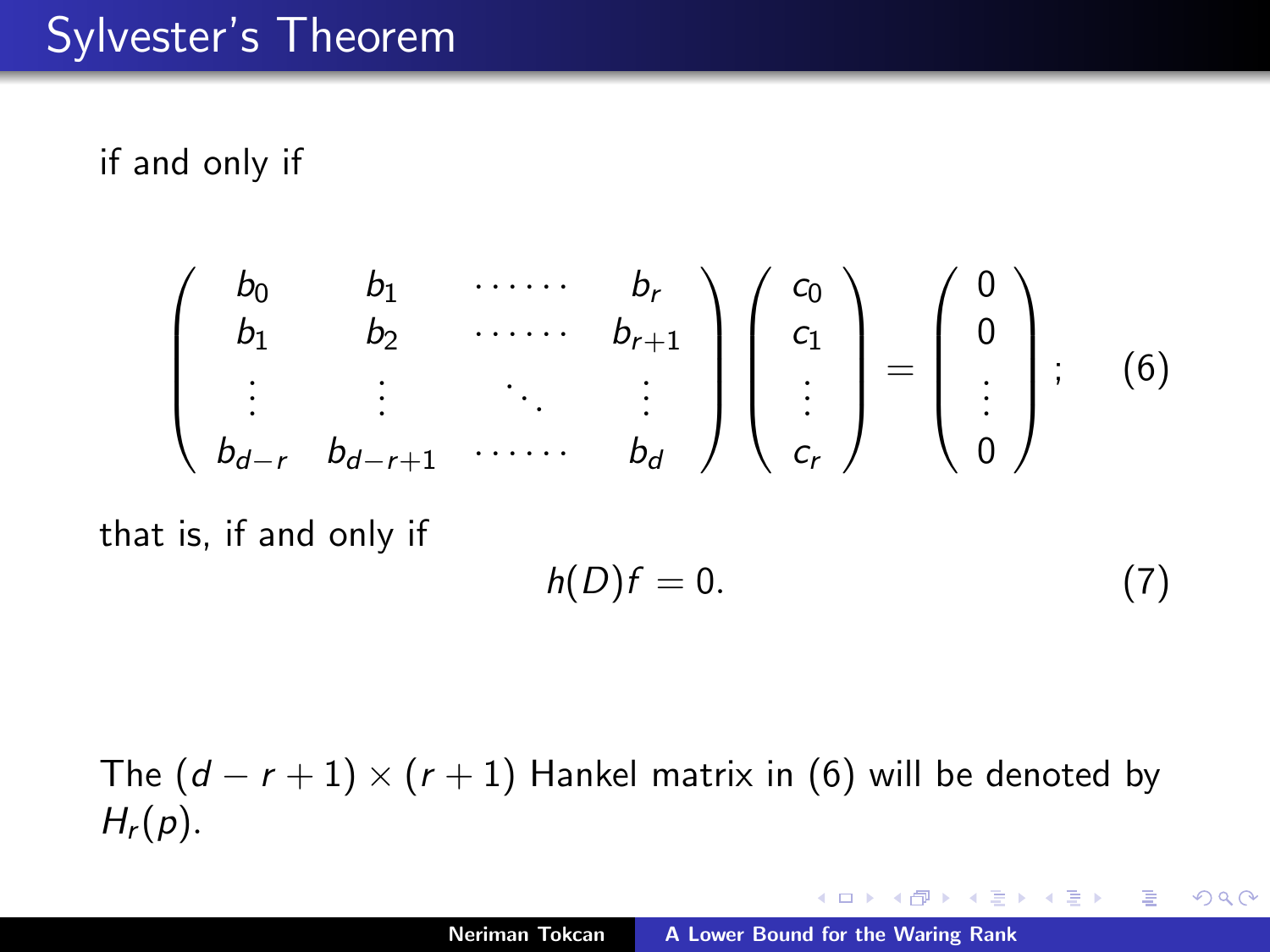# Sketch of the proof of Sylvester's 1851 Theorem

Different approaches to the proof of Sylvester's theorem have been discussed in several works. I will present the one which is based on apolarity.

#### Proof.

We can write the system of equations (6) as  $\sum_{i=1}^r$  $\sum_{i=0}^{n} b_{i+t} c_i = 0, \quad t = 0, 1, \cdots, d-r.$ 

$$
h(D) = \prod_{j=1}^{r} (-\beta_j \frac{\partial}{\partial x} + \alpha_j \frac{\partial}{\partial y}), \text{ then}
$$
  

$$
h(D)f = \sum_{t=0}^{d-r} \frac{d!}{(d-r-t)!t!} (\sum_{i=0}^{r} b_{i+t} c_i) x^{d-r-t} y^t.
$$

Therefore, (6) is equivalent to  $h(D)f = 0$ . Main idea of the proof arguing that each linear factor in  $h(D)$  kills a different summand in *f* . It gives rise to a representation of length *r* by dimension counting.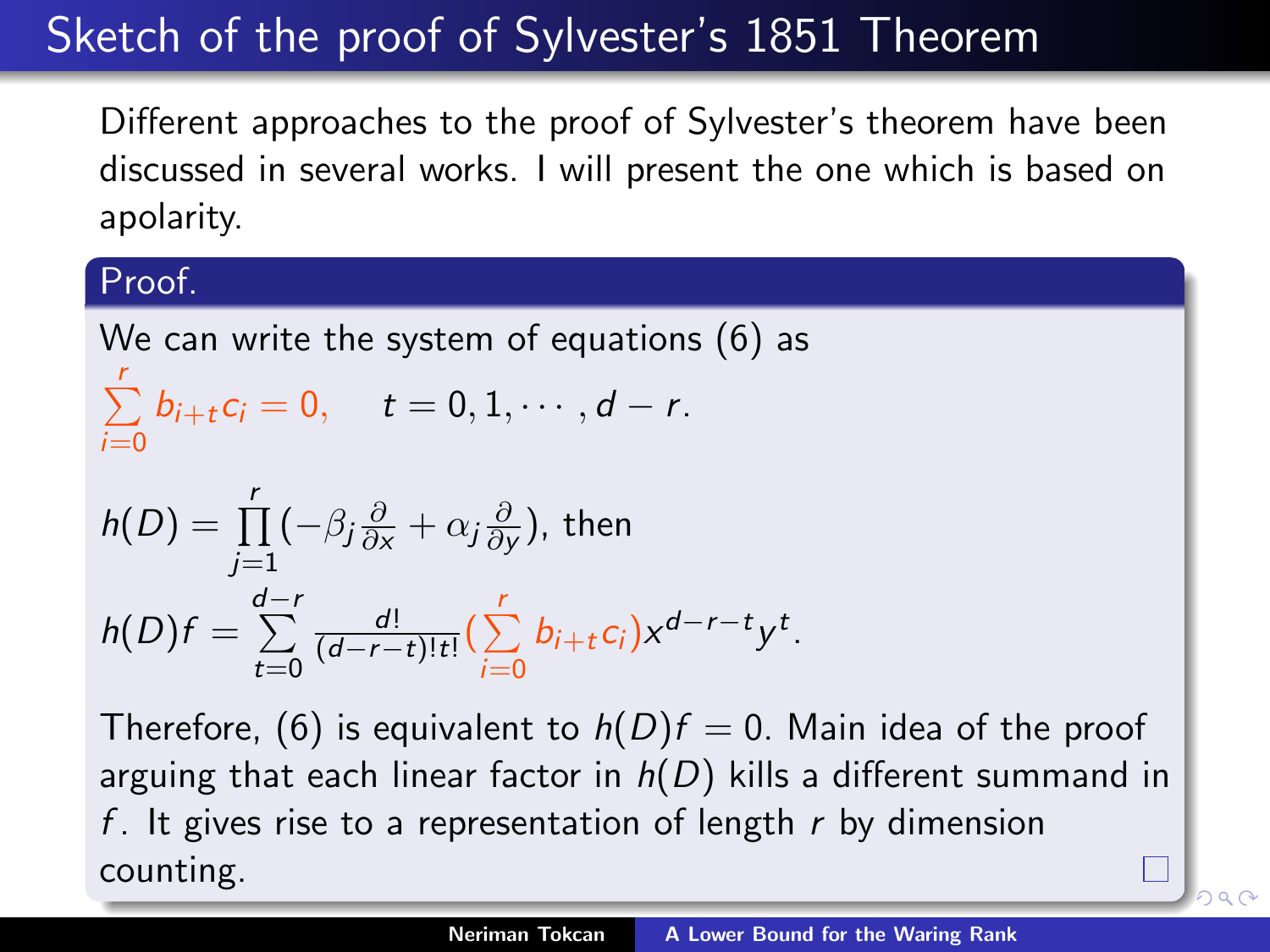If (*f , h*) satisfies the criterion of the Sylvester's Theorem, we shall say that *h* is a *Sylvester form* for *f* . If the only Sylvester forms of degree *r* are  $\lambda h$  for  $\lambda \in \mathbb{C}$ , we say that *h* is the (projectively) *unique* Sylvester form for *f* . It follows from apolarity that any square free multiple of a Sylvester form is also a Sylvester form.

The following is immediate from Sylvester's Theorem:

• Given  $f \in K[x, y]$ ,  $L_K(f)$  is the minimal degree of the Sylvester form for *f* which completely splits over *K*.

イ押 トライモ トラモト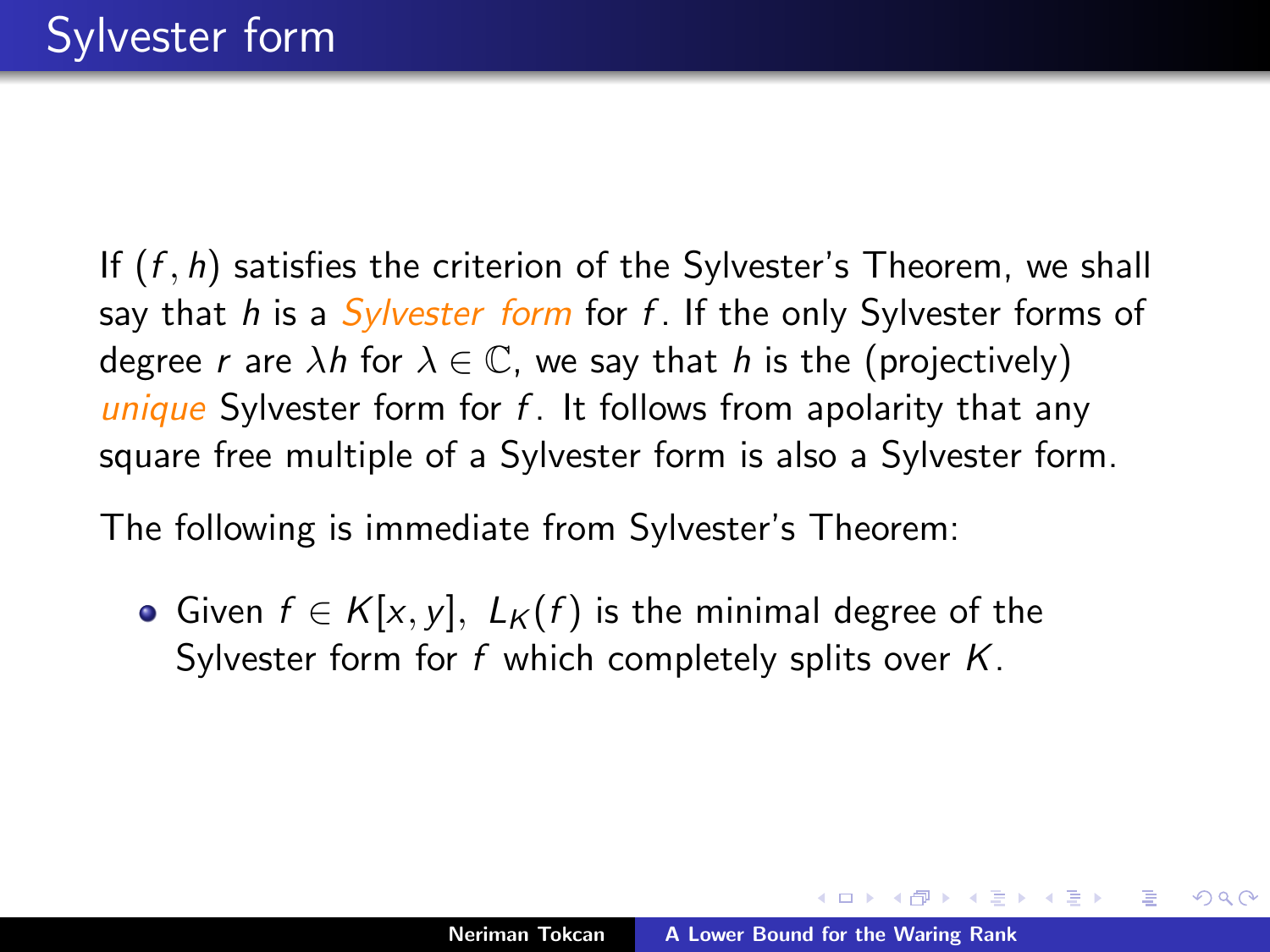The following is a restatement of Sylvester's algorithm.

#### Theorem

*Let*  $f \in H_d(\mathbb{C}^2)$ *. Then*  $f(x, y) = \sum_{i=1}^r \lambda_i(\alpha_i x + \beta_i y)^d$  if and only *if the vanishing ideal of the set*  $\{(\alpha_i, \beta_i), 1 \le i \le r\}$  *is contained in the apolar ideal*  $f^{\perp}$ *.* 

つくい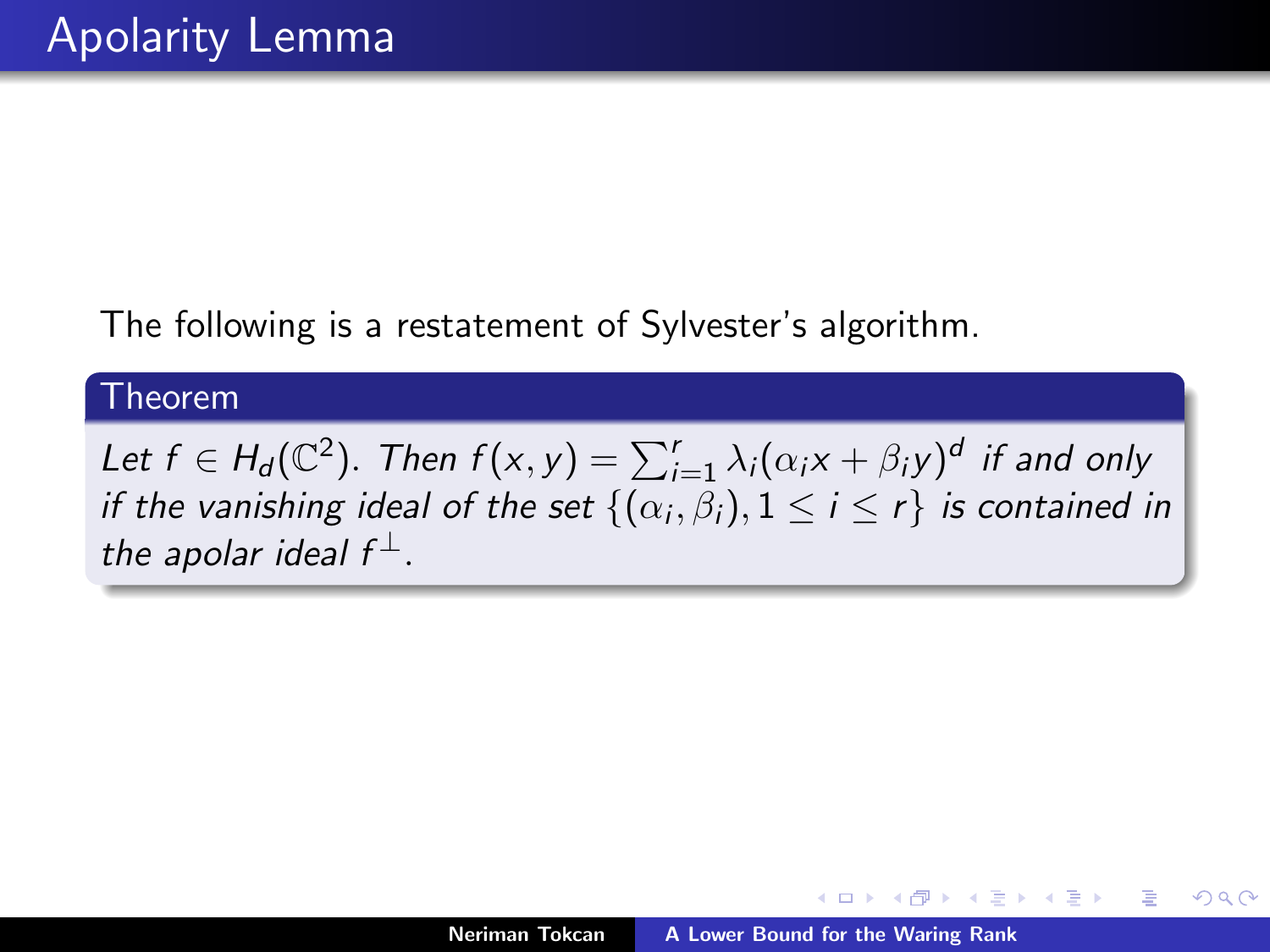#### Example

Take  $f(x, y) = 5x(x^2 + y^2)^2$ .

In the process of finding Sylvester form of degree *r*, we should look for  $r \times 1$  null vector of  $6 - r \times r + 1$  Hankel matrix. Note that if  $6 - r \ge r + 1$ , then the null vector is trivial, unless the appopriate number of rows in the Hankel matrix are linearly dependent (It is not the case for this example).

Thus, we should look for Sylvester form of degree r, such that  $r > 3$  (even without applying the whole process, we know that  $L_{\mathbb{C}}(f) \geq 3$ ).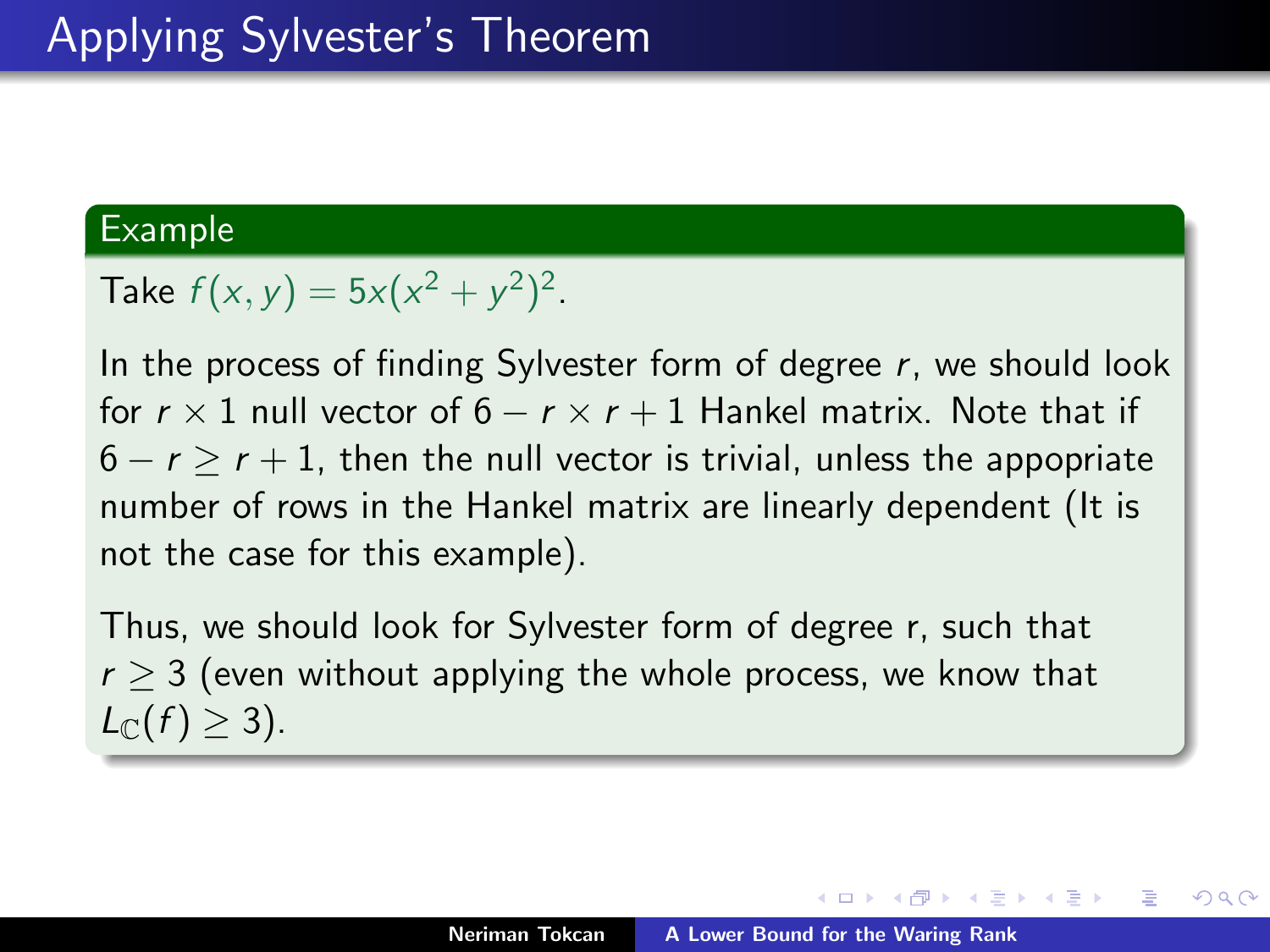# Continuing Example

$$
f(x,y) = {5 \choose 0} .5 x^{5} + {5 \choose 1} .0 x^{4}y + {5 \choose 2} .1 x^{3}y^{2} + {5 \choose 3} .0 x^{2}y^{3} + {5 \choose 4} .1 xy^{4} + {5 \choose 5} .0 y^{5}
$$

Since  $3 \times 4$  matrix

$$
\left(\begin{array}{ccc}5 & 0 & 1 & 0 \\ 0 & 1 & 0 & 1 \\ 1 & 0 & 1 & 0\end{array}\right)\left(\begin{array}{c}c_0 \\ c_1 \\ c_2 \\ c_3\end{array}\right)=\left(\begin{array}{c}0 \\ 0 \\ 0\end{array}\right)\Longleftrightarrow (c_0, c_1, c_2, c_3)=s(0, 1, 0, -1),
$$

*f* has a unique Sylvester form  $h(x, y) = x^2y - y^3$ . It directly implies that  $L_{\mathbb{O}}(f) = 3$ , and so  $L_K(f) = 3$  for any  $\mathbb{Q} \subset K \subset \mathbb{C}$ .

用 レイチャ

4 三 日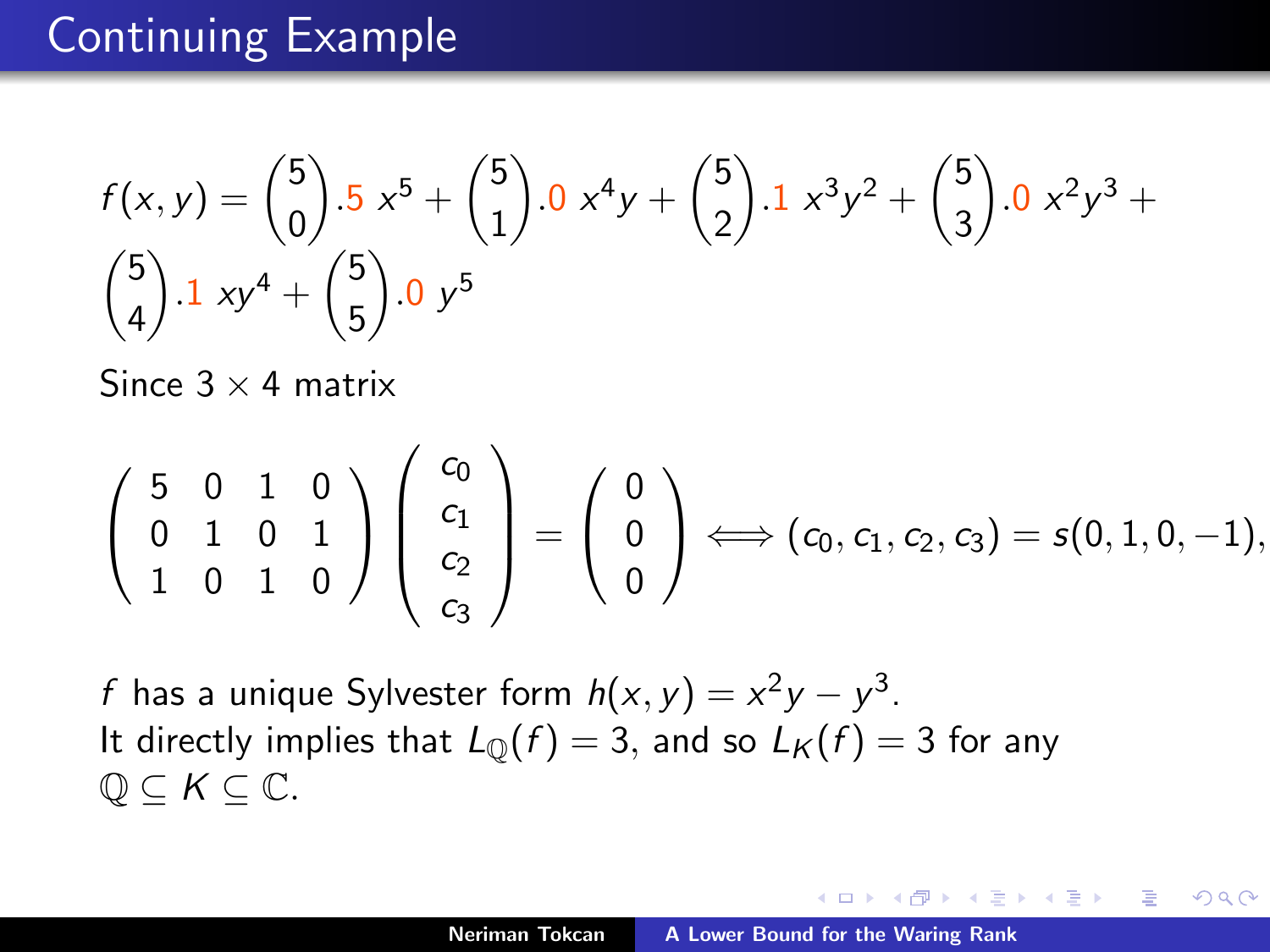At this point, *f* can be represented over Q as a Q-linear combination of 3 distinct, 5-th powers of linear forms.

$$
h(x, y) = y * (x - y) * (x + y)
$$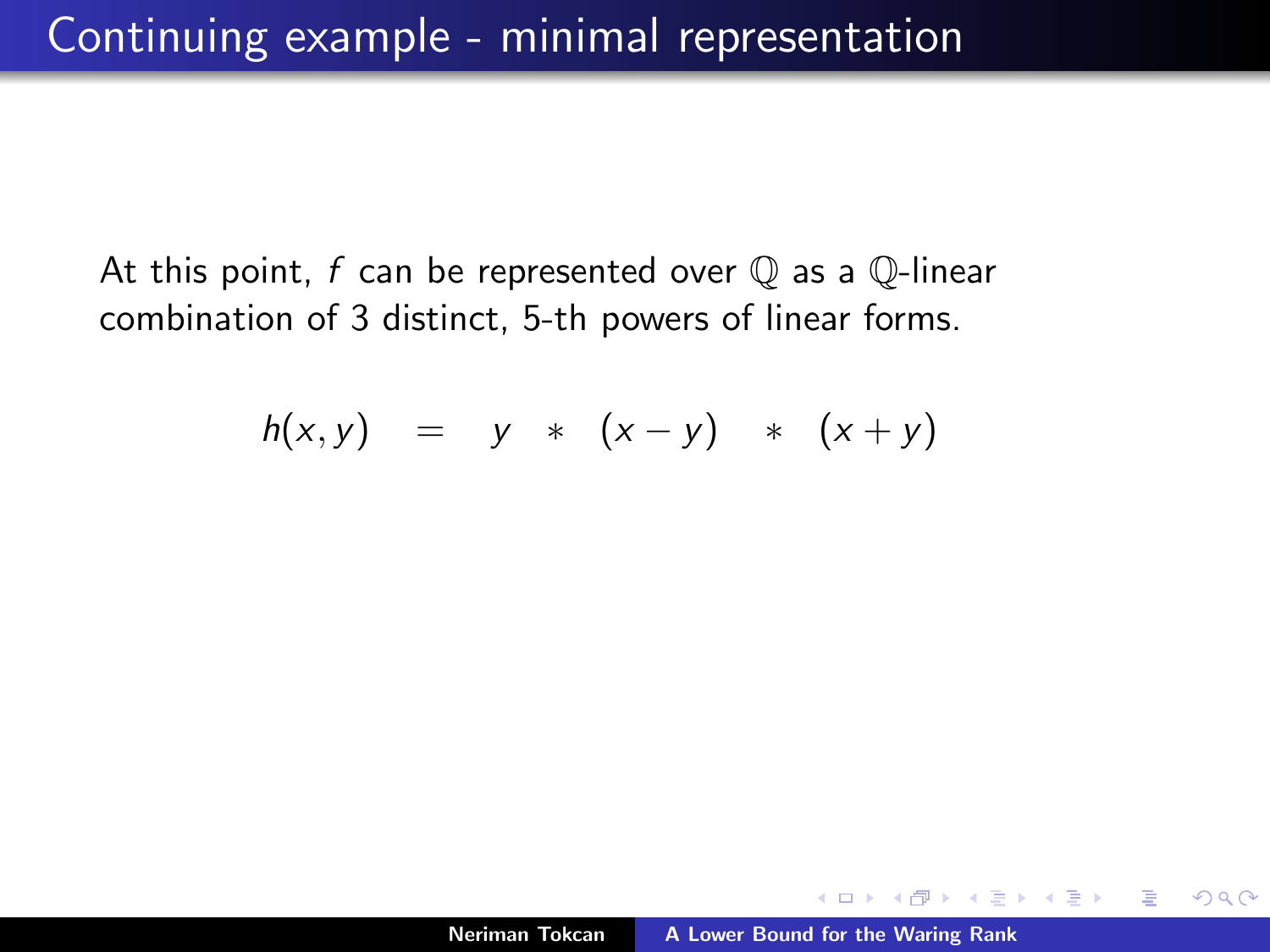At this point, *f* can be represented over Q as a Q-linear combination of 3 distinct, 5-th powers of linear forms.

$$
h(x, y) = y * (x - y) * (x + y)
$$
  
\n
$$
\downarrow \qquad \downarrow \qquad \downarrow
$$
  
\n
$$
f(x, y) = \lambda_1 x^5 + \lambda_2 (x + y)^5 + \lambda_3 (x - y)^5
$$
  
\nIndeed,  $\lambda_2 = \lambda_3 = \frac{1}{2}$  and  $\lambda_1 = 4$ .

 $2Q$ 

4 三 日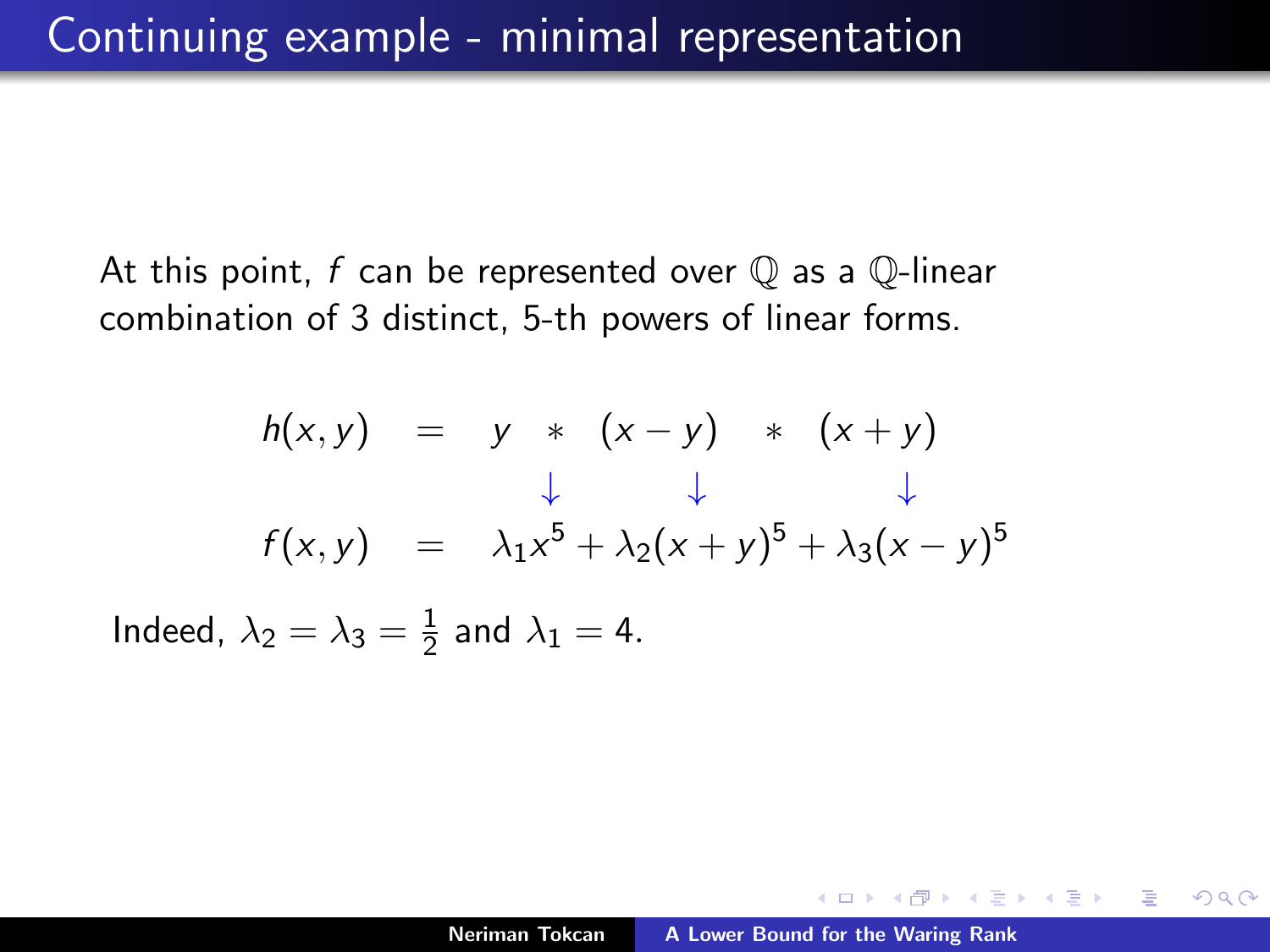The following results are useful to determine the *K*-rank of a binary form. Suppose  $\mathbb{Q} \subset K \subset \mathbb{C}$ .

- **1** If  $f \in K[x, y]$ , then  $L_K(f) = 1$  if and only if  $L_C(f) = 1$  [Re1].
- **2** If  $f \in K[x, y]$ , then  $L_K(f) \leq deg(f)$  [Re1].
- <sup>3</sup> Suppose *f* is a real binary form of degree *d,* and not a *d*-th power. If f has  $\tau$  real linear factors, counting multiplicity, then  $L_{\mathbb{R}}(f) > \tau$  [Sylvester].

メ御き メミメ メミメー

つくい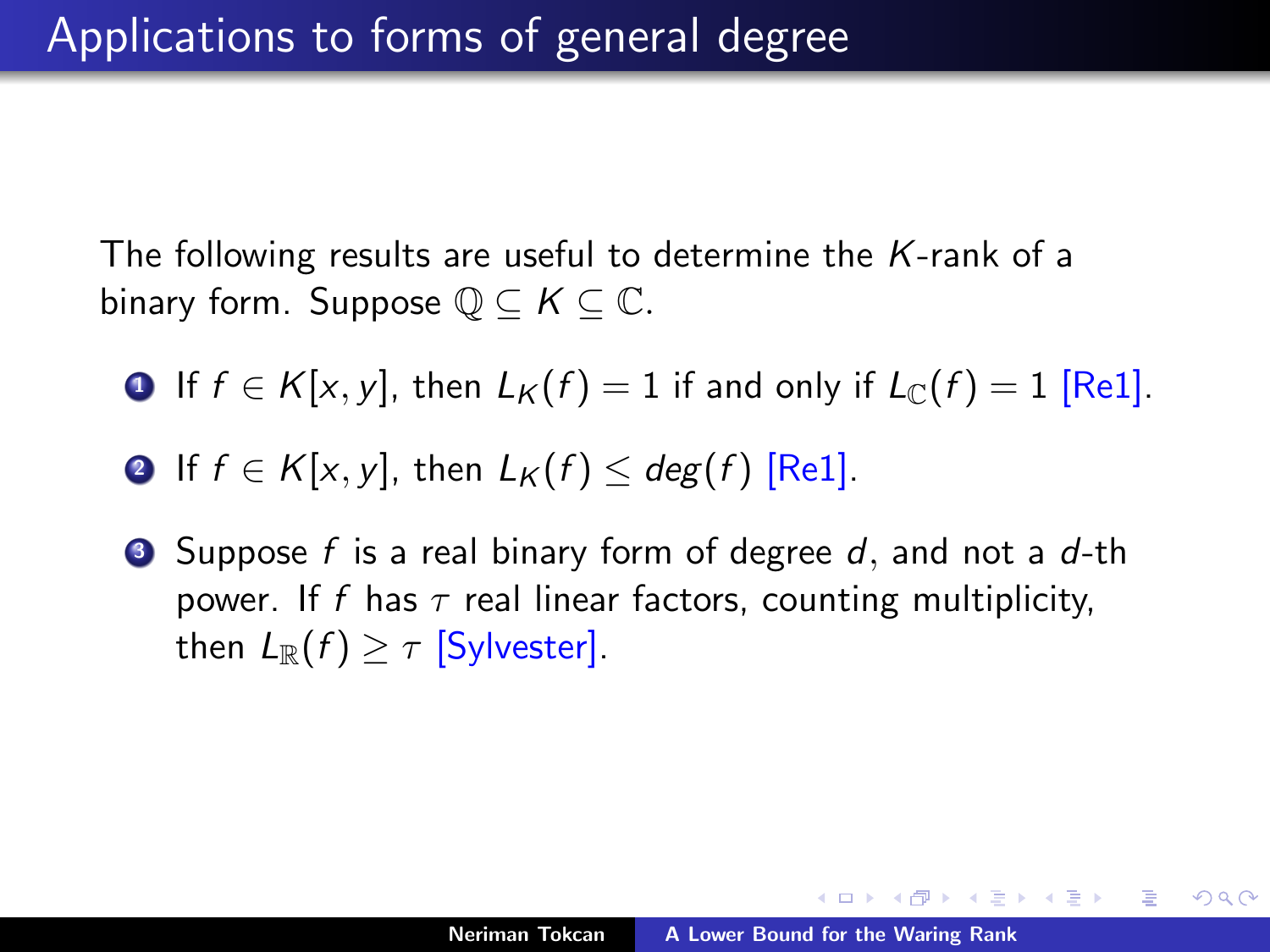Let *f* be real binary form of degree *d* in  $K[x, y]$ . If  $L_K(f) = d$ , we say that *f* has *full rank* over the field *K*. The case for  $K = \mathbb{C}$  has been completely analyzed. In the last years, the case  $K = \mathbb{R}$  has been considered in different works and a final result has been recently achieved by Blekherman and Sinn.

- If  $d \geq 3$ , then  $L_{\mathbb{C}}(f) = d$  if and only if there are two distinct linear forms  $\ell_0$  and  $\ell_1$  so that  $f = \ell_0^{d-1} \ell_1$ .
- Suppose *f* is a real binary form of degree  $d \geq 3$  and not a *d*-th power. Then  $L_{\mathbb{R}}(f) = d$  if and only if *f* is hyperbolic, i.e, it completely splits over  $\mathbb R$  [BS].

 $4.50 \times 4.70 \times 4.70 \times$ 

つくい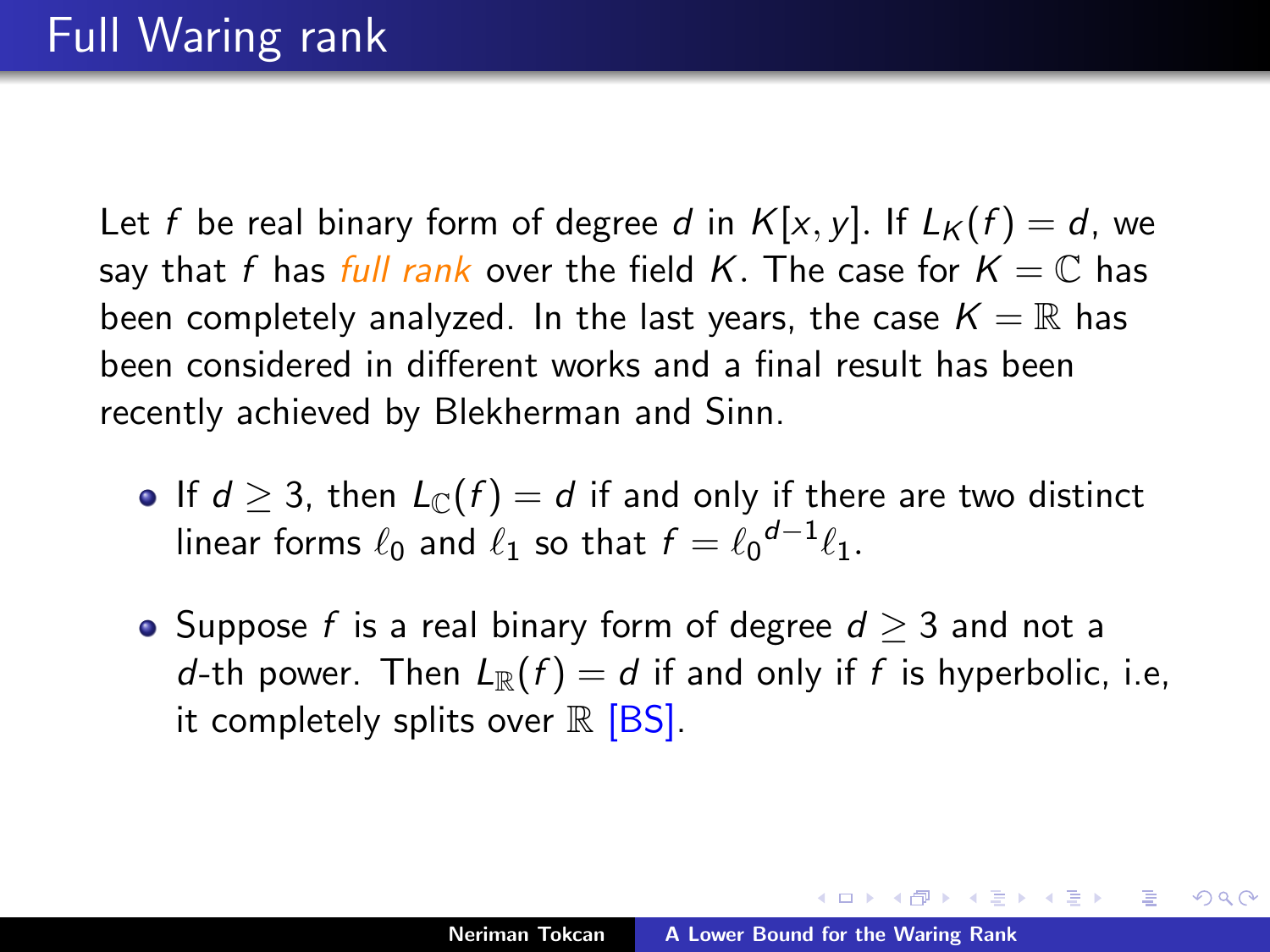The following theorem shows the relation between the C-rank of a binary form and the factorization of the form over C*.*

Theorem (NT)

*Let f* (*x, y*) *be a nonzero binary form of degree d with the factorization*

$$
f(x, y) = \prod_{i=0}^{r} \ell_i(x, y)^{m_i}
$$
 (8)

へのへ

*where r*  $\geq$  1 *and the*  $\ell_i$ 's are distinct linear forms and  $m_0 \ge m_1 \ge ... \ge m_r$ . Then  $L_{\mathbb{C}}(f) \ge m_0 + 1$ .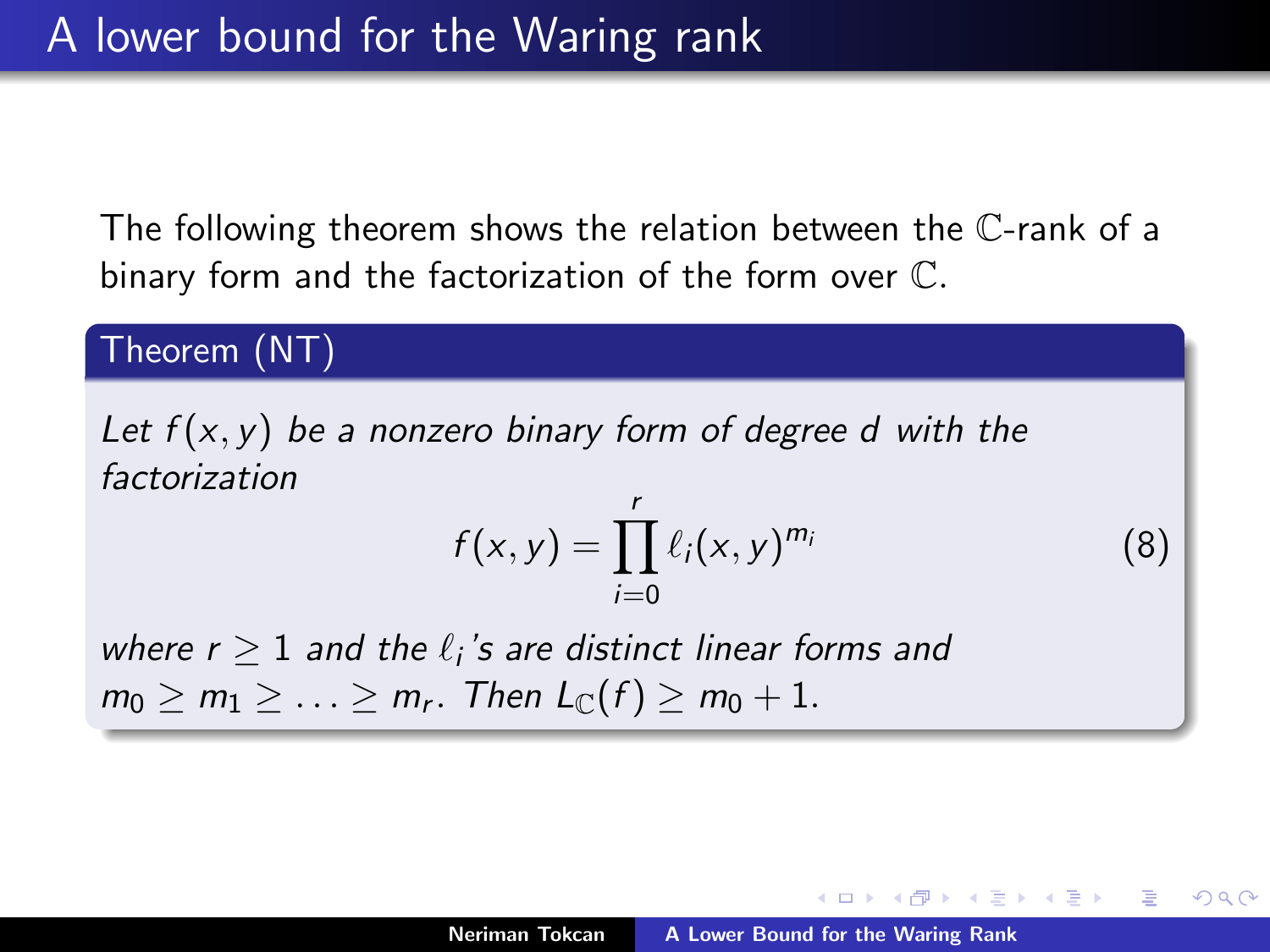#### Proof.

We use the fact that rank is invariant under invertible linear change of variables. After a linear change of variables we may assume  $\ell_0 = v$ , then we have

$$
\tilde{f}(x,y) = y^{m_0}g(x,y) \text{ such that } y \nmid g(x,y). \tag{9}
$$

The first  $m_0$  coefficients of  $\tilde{f}$  are zero, i.e.  $a_0 = \ldots = a_{m_0-1} = 0$ and  $a_{m_0} \neq 0$ . Note that  $deg(\tilde{f}) \geq m_0 + 1$ , so by setting  $r = m_0$ , [\(6\)](#page-1-2) becomes:

$$
\begin{pmatrix} 0 & 0 & \dots & 0 & a_{m_0} \\ 0 & 0 & \dots & a_{m_0} & a_{m_0+1} \\ \vdots & \vdots & \vdots & \vdots & \vdots \end{pmatrix} \cdot \begin{pmatrix} c_0 \\ \vdots \\ c_{m_0} \end{pmatrix} = \begin{pmatrix} 0 \\ \vdots \\ 0 \end{pmatrix}.
$$

Hence,  $a_{m_0} c_{m_0} = a_{m_0} c_{m_0-1} + a_{m_0+1} c_{m_0} = 0$ . It follows that  $c_{m_0-1} = c_{m_0} = 0$  and every apolar form of degree  $m_0$  is divisible by  $x^2$  and  $L_{\mathbb{C}}(f) > m_0 + 1$ .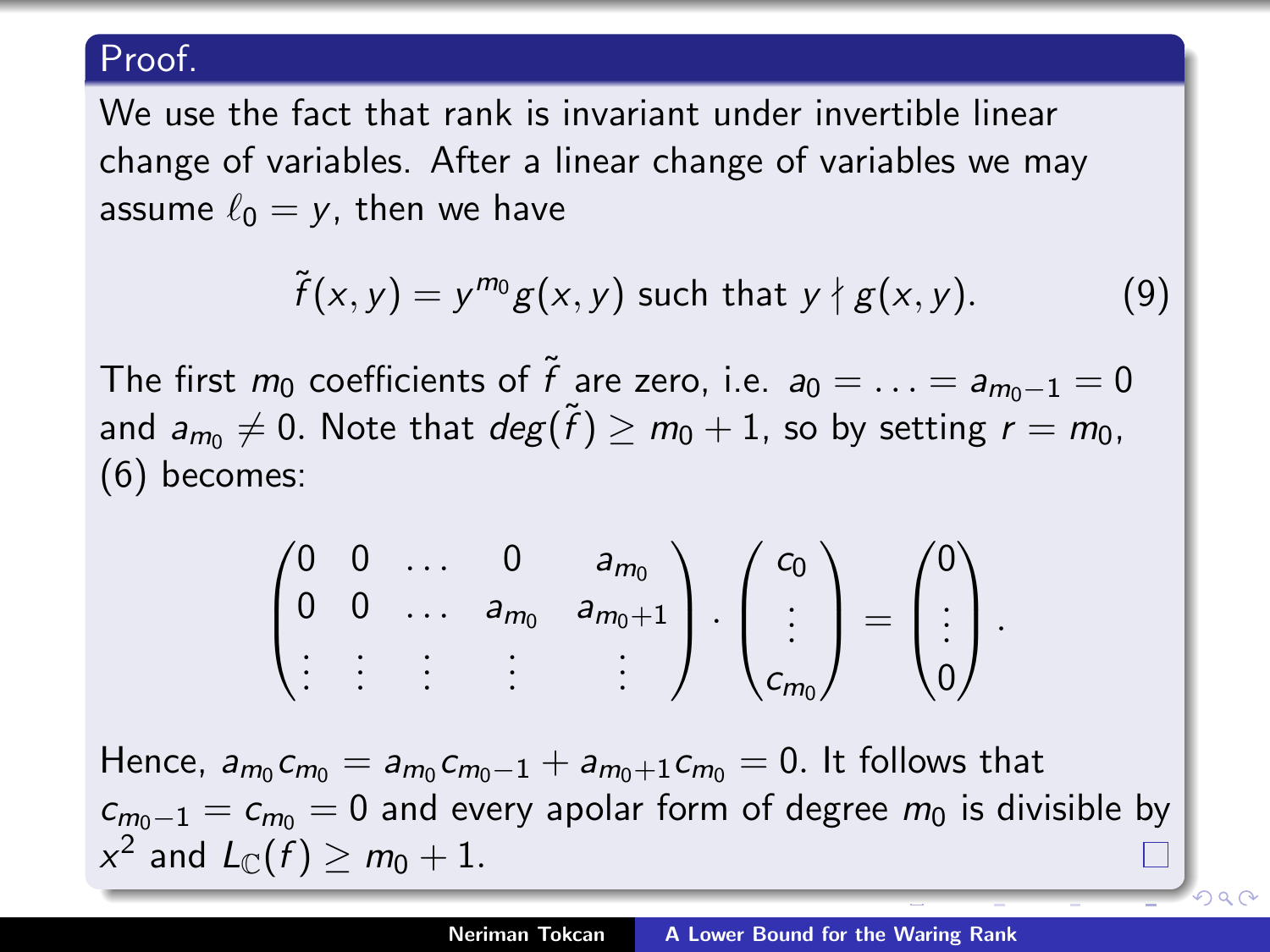## Corollary (NT)

*Let*  $f(x, y) = \ell_0(x, y)^{d-2} \ell_1(x, y) \ell_2(x, y)$  *such that d*  $\geq 3$  *and the*  $\ell_i$ 's are distinct binary linear forms. Then  $L_{\mathbb{C}}(f) = d - 1$ .

#### Proof.

Recall that  $L_{\mathbb{C}}(f) = d \Longleftrightarrow f = x^{d-1}y$ . Therefore,  $L_{\mathbb{C}}(f) \leq d-1$ . It also follows from the previous theorem that  $d - 1 \leq L_{\Gamma}(f)$ .

We can generate forms with two different relative ranks by using the above corollary. For example, let  $r \neq 0 \in \mathbb{R}$  and  $d \geq 3$ , then  $L_{\mathbb{C}}(x^{d-2}y(x + ry)) = d - 1$  and  $L_{\mathbb{R}}(x^{d-2}y(x + ry)) = d$ .

イロト イ部 トイヨ トイヨ トー

つくい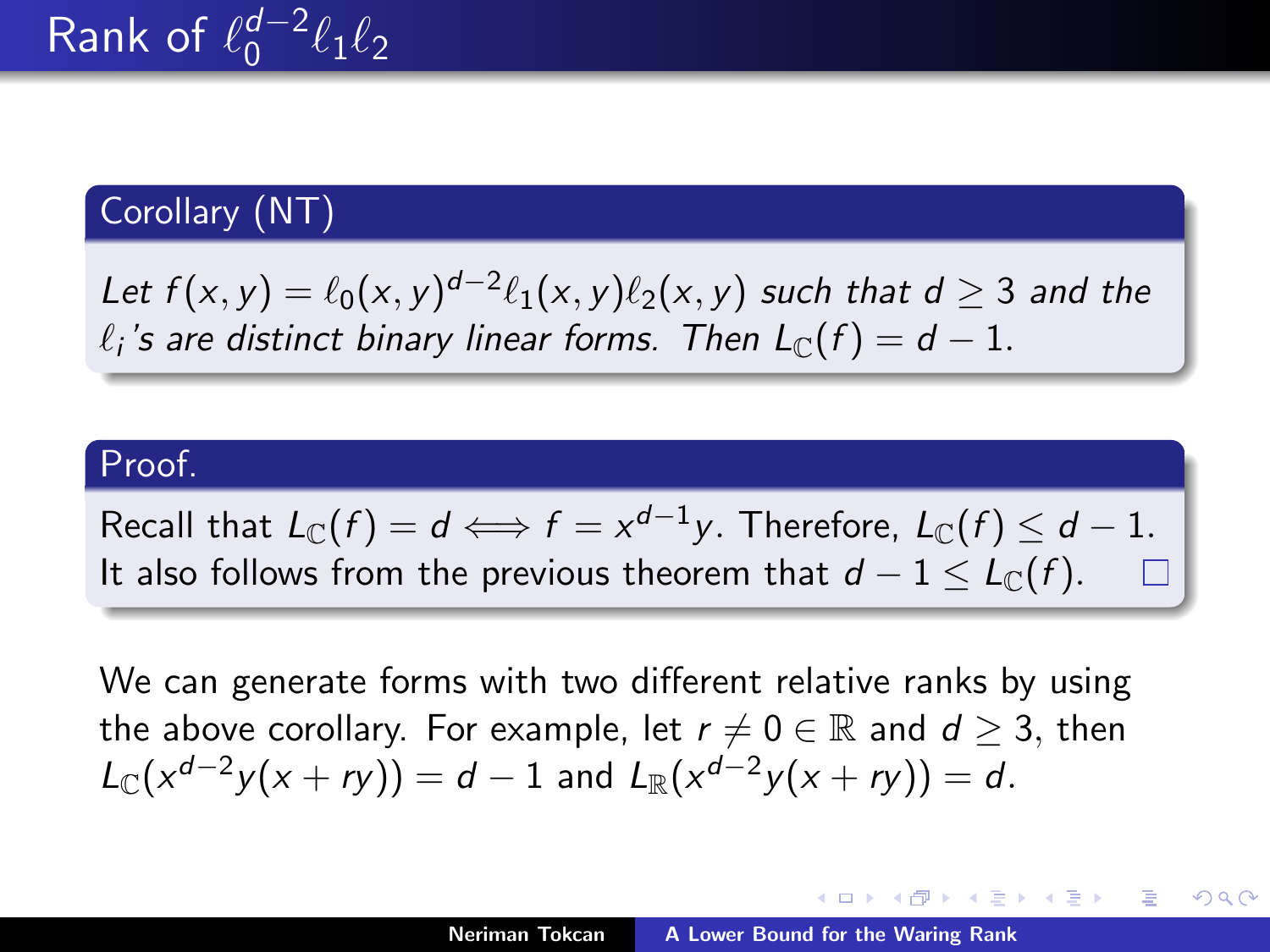#### Corollary (NT)

*Suppose*  $f(x, y) = \ell(x, y)^{d-2}g(x, y)$  *is a real binary form of degree*  $d > 3$  *where*  $\ell(x, y)$  *is a real linear form and*  $q(x, y)$  *is an irreducible real quadratic form. Then*  $L_{\mathbb{R}}(f) = d - 1$ .

Notice that if  $f(x, y) = \ell(x, y)^{d-2}q(x, y)$  as in above corollary, then the real rank and complex rank of *f* coincide, i.e,  $L_{\mathbb{R}}(f) = L_{\mathbb{C}}(f) = d - 1.$ 

∢ 伊 ▶ (す ) → ( ヨ ) →

つへへ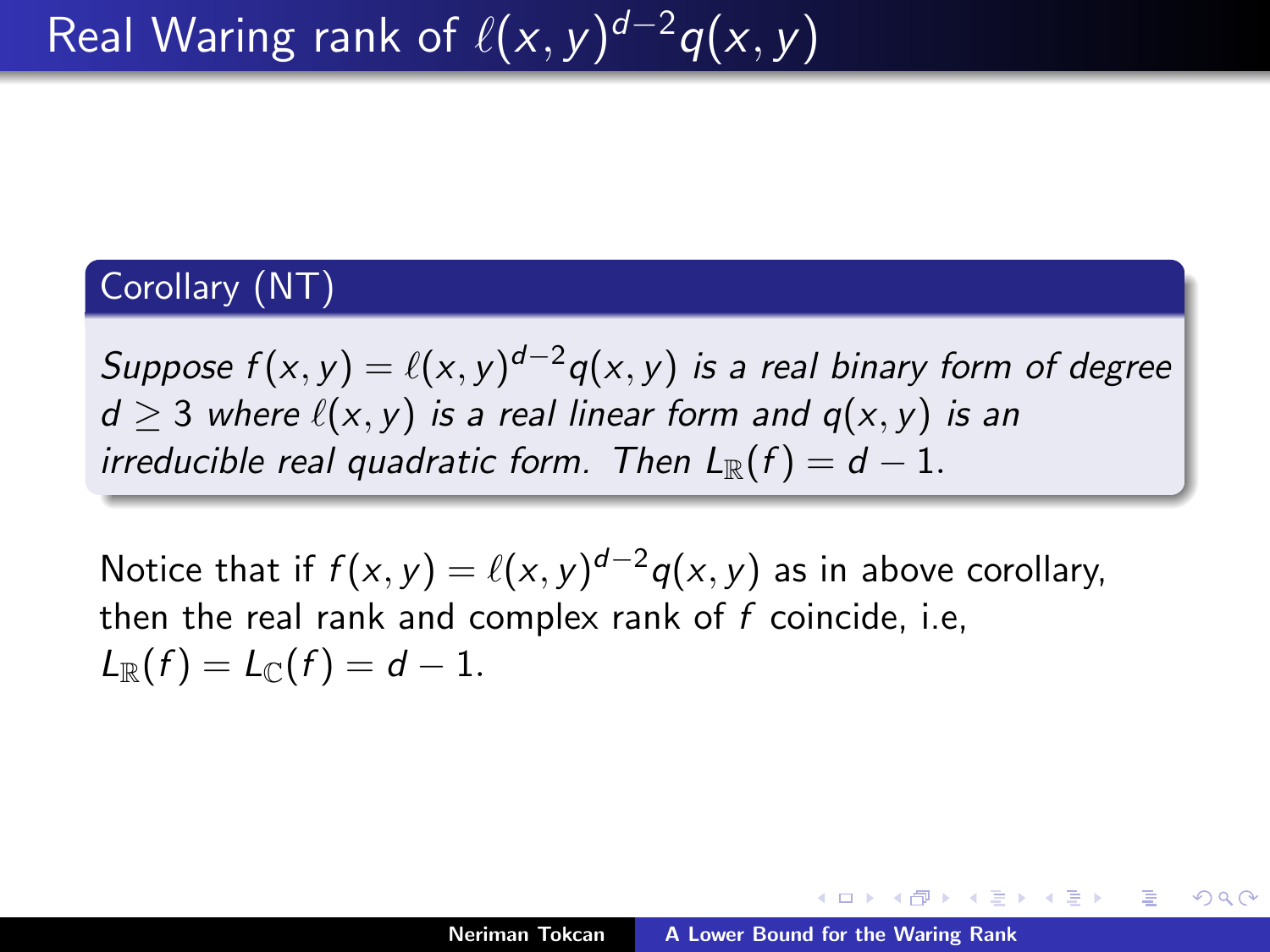### Corollary (NT)

*Let f* (*x, y*) *be a nonzero real binary form of degree d and not a d -th power with the factorization*

$$
f(x,y) = \prod_{i=0}^{r} \ell_i(x,y)^{m_i} \prod_{k=0}^{s} q_k(x,y)^{n_k}
$$
 (10)

*where the*  $\ell_i$ 's are distinct real binary linear forms and the  $q_k$ 's are *distinct irreducible real quadratics. Then*  $L_{\mathbb{R}}(f) \ge \max\left(\sum_{i=0}^{r} m_i, \max(m_0, \ldots, m_r, n_0, \ldots, n_s) + 1\right).$ *i*=0

∽≏ດ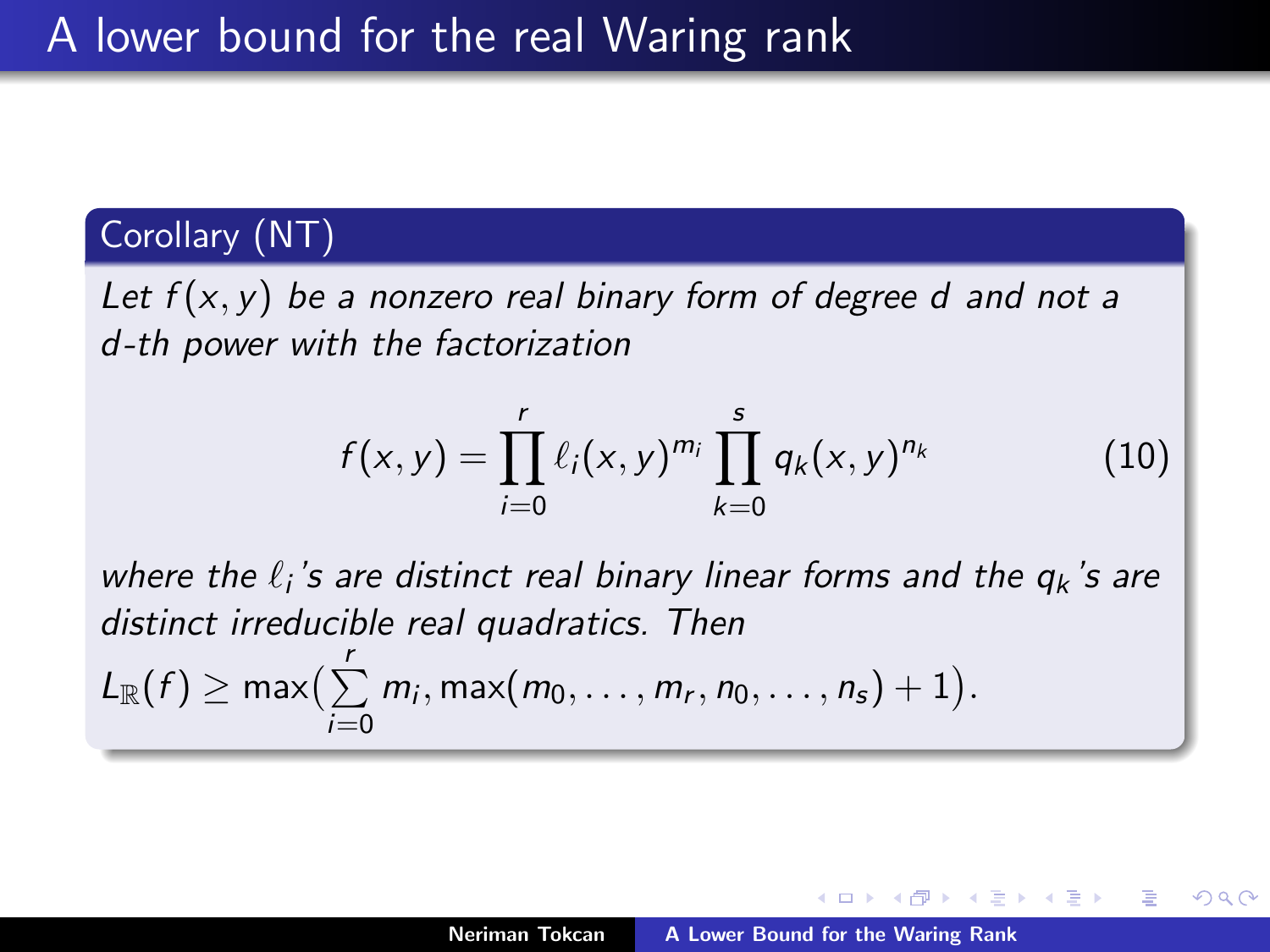C-rank of binary quartics: Assume that the  $\ell_i$ 's are distinct binary linear forms. The following table gives the rank of binary quartics based on their factorization over C*.*

| p(x, y)                                        | $L_{\mathbb{C}}(p(x,y))$ |
|------------------------------------------------|--------------------------|
| $\ell_0(x, y)^4$                               |                          |
| $\ell_0(x,y)^3 \ell_1(x,y)$                    |                          |
| $\ell_0(x, y)^2 \ell_1(x, y)^2$                | 3                        |
| $\ell_0(x,y)^2\ell_1(x,y)\ell_2(x,y)$          | ર                        |
| $\ell_0(x,y)\ell_1(x,y)\ell_2(x,y)\ell_3(x,y)$ | 2.3                      |

We provide supporting examples for the last case:

• 
$$
L_C(x^4 + y^4) = L_C(8x^3y + 36x^2y^2 + 36xy^3) = 2.
$$
  
\n•  $L_C(4x^3y + 6x^2y^2 + 4xy^3) = L_C(x^4 + 4x^2y^2 + y^4) = 3.$ 

4 三 日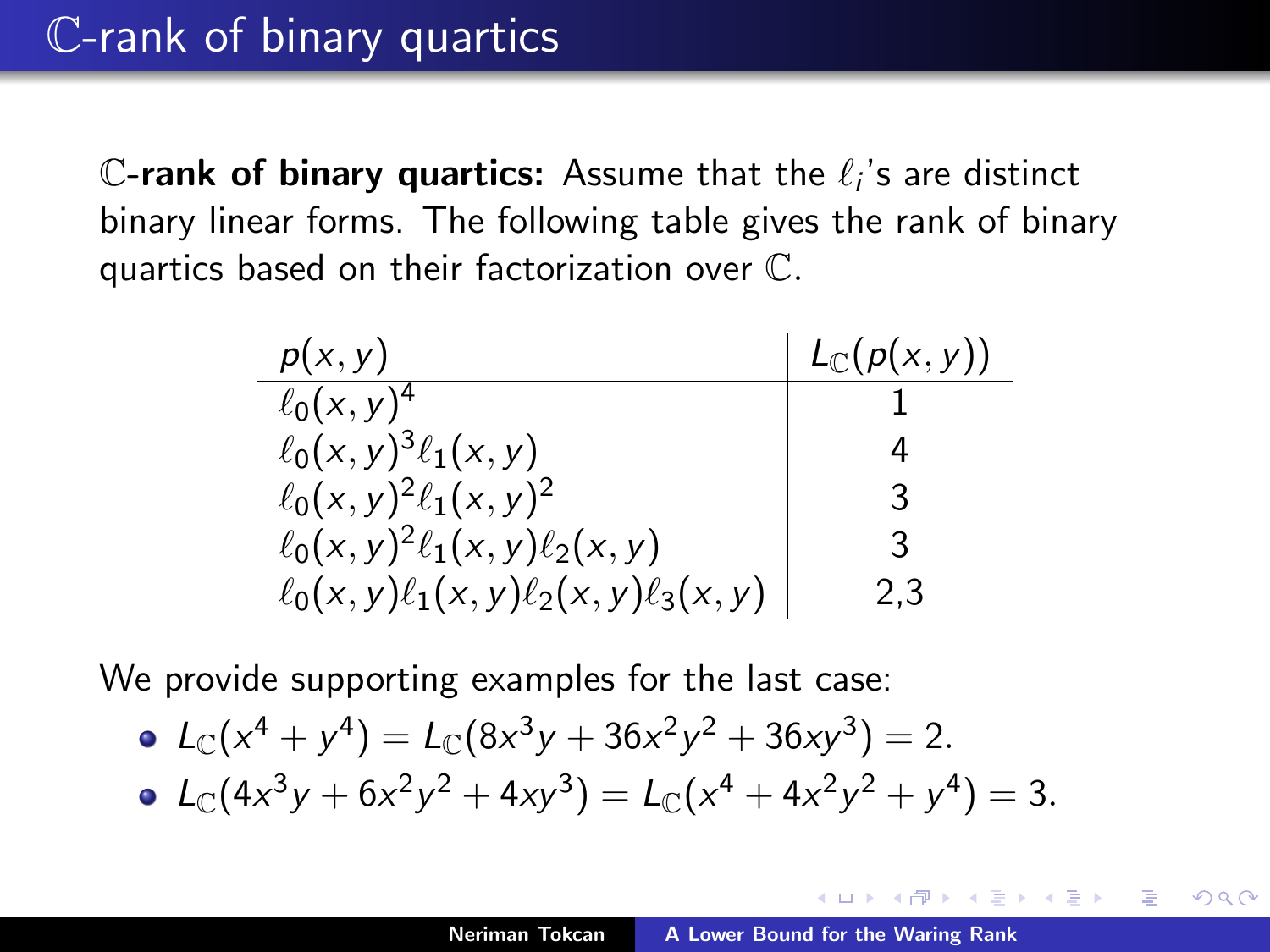C-rank of binary quintics: Assume that the  $\ell_i$ 's are distinct binary linear forms. The following table gives the rank of binary quintics based on their factorization over C*.*

| p(x, y)                                                   | $L_{\mathbb{C}}(p(x,y))$ |
|-----------------------------------------------------------|--------------------------|
| $\ell_0(x, y)^5$                                          |                          |
| $\ell_0(x,y)^4\ell_1(x,y)$                                |                          |
| $\ell_0(x, y)^3 \ell_1(x, y)^2$                           | 4                        |
| $\ell_0(x,y)^3 \ell_1(x,y) \ell_2(x,y)$                   | 4                        |
| $\ell_0(x,y)^2 \ell_1(x,y)^2 \ell_2(x,y)$                 | 3                        |
| $\ell_0(x, y)^2 \ell_1(x, y) \ell_2(x, y) \ell_3(x, y)$   | 3.4                      |
| $\ell_0(x,y)\ell_1(x,y)\ell_2(x,y)\ell_3(x,y)\ell_4(x,y)$ | 2,3,4                    |

 $2Q$ 

4 三 日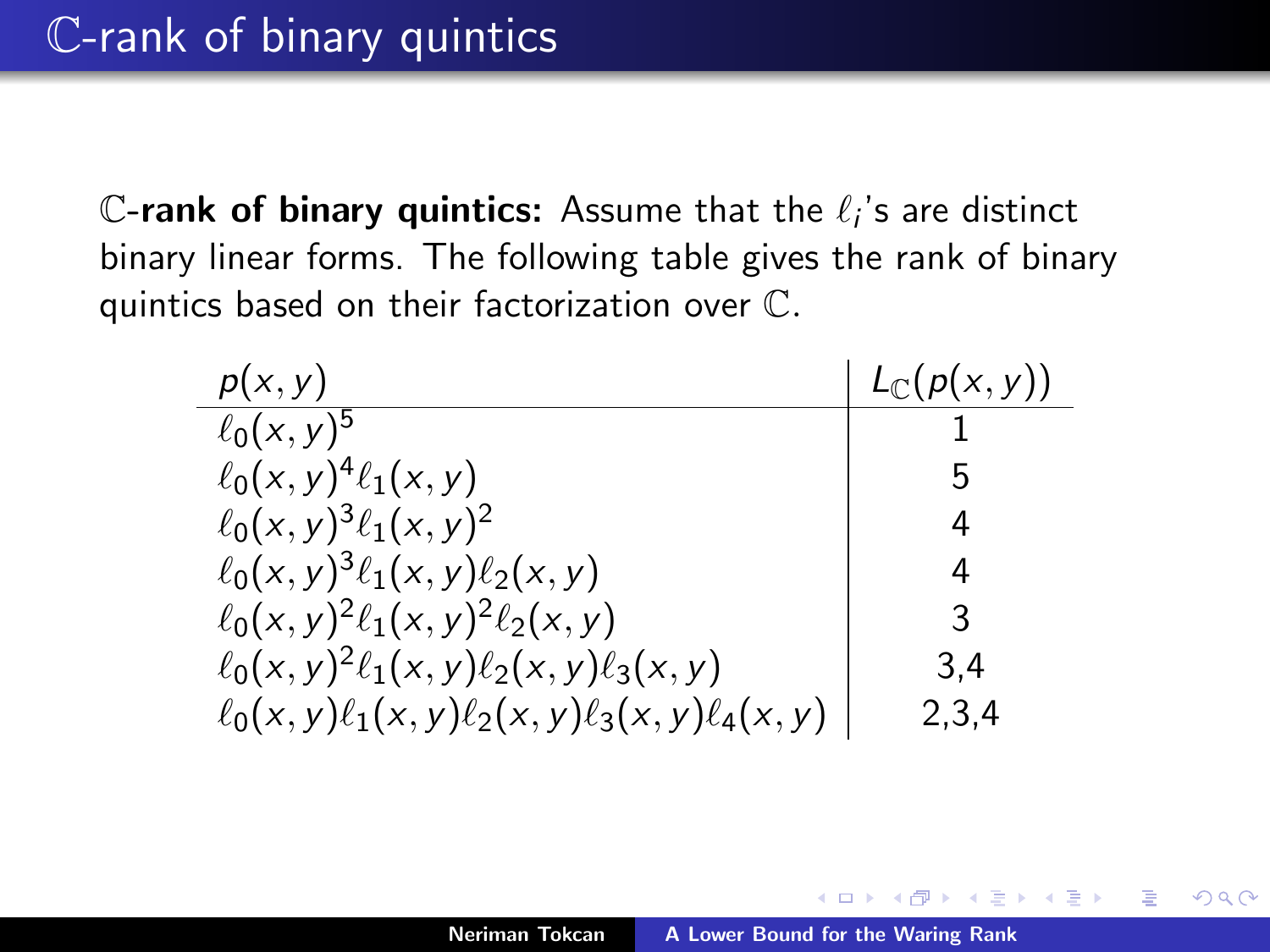We leverage Sylvester's algorithm and provide examples for the last two cases:

• 
$$
L_{\mathbb{C}}(x^2(x^3+10y^3)) = 3, L_{\mathbb{C}}(x^2(x^3+5x^2y+10xy^2+10y^3)) = 4.
$$

• 
$$
L_{\mathbb{C}}(x^5 + y^5) = 2
$$
,  $L_{\mathbb{C}}(3x^5 + 20x^3y^2 + 10xy^4) = 3$ , and  
 $L_{\mathbb{C}}(x^5 - 5xy^4) = 4$ .

 $\leftarrow$   $\Box$ 

A

一 ( 語 ) … 重

 $\equiv$   $\rightarrow$